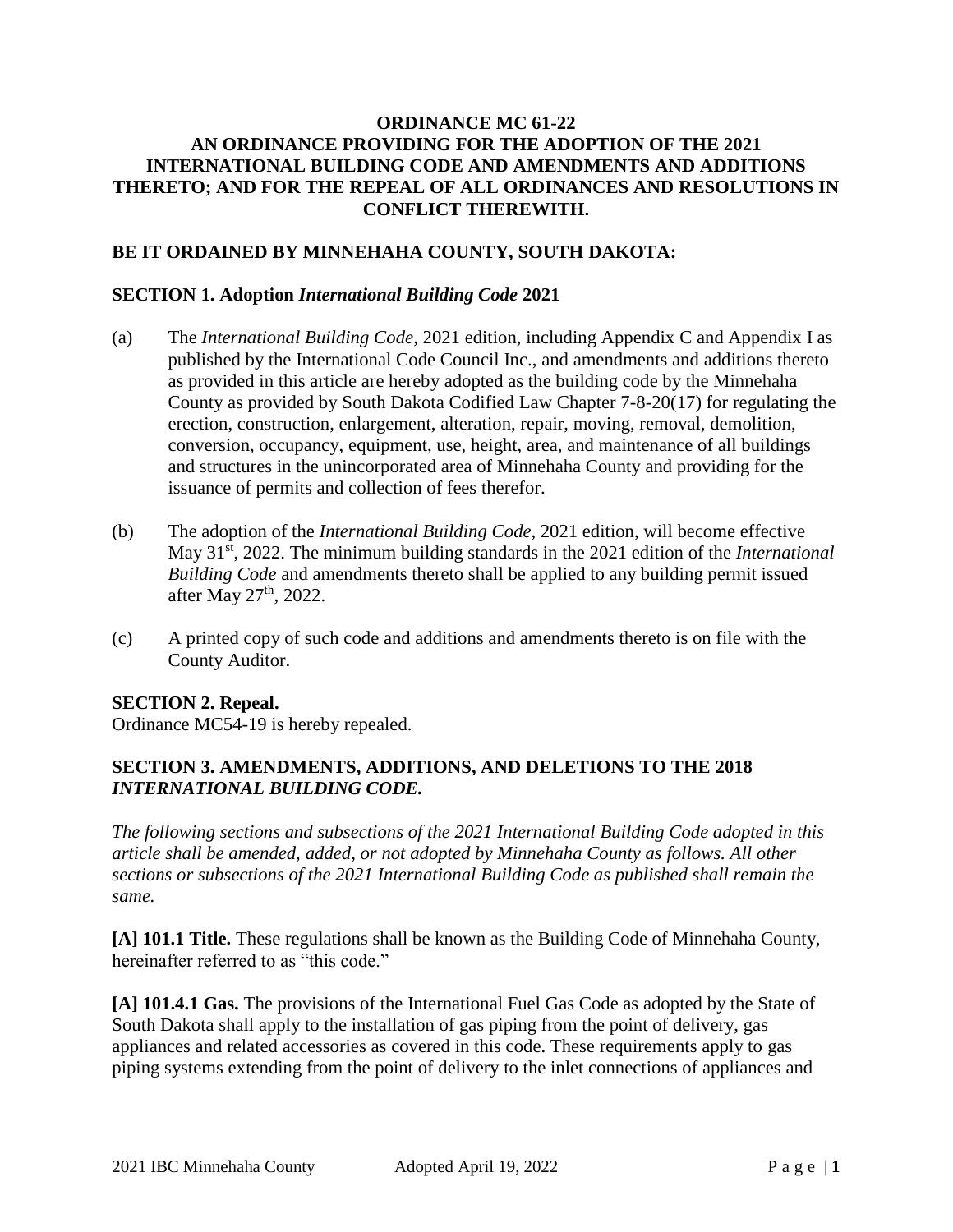the installation and operation of residential and commercial gas appliances and related accessories. The International Fuel Gas Code shall be administered by the State of South Dakota.

**101.4.2 Mechanical.** The provisions of the International Mechanical Code as adopted by the State of South Dakota shall apply to the installation, alterations, repairs and replacement of mechanical systems, including equipment, appliances, fixtures, fittings and/or appurtenances, including ventilating, heating cooling, air-conditioning and refrigeration systems, incinerators and other energy-related systems. The International Mechanical Code shall be administered by the State of South Dakota.

**[A] 101.4.3 Plumbing.** The provisions of the International Plumbing Code as adopted by the State of South Dakota shall apply to the installation, alteration, repair and replacement of plumbing systems, including equipment, appliances, fixtures, fittings and appurtenances, and where connected to a water or sewage system and all aspects of a medical gas system. The International Plumbing Code shall be administered by the State of South Dakota.

**[A] 101.4.4 Property maintenance.** The provisions of the International Property Maintenance Code as adopted by the State of South Dakota shall apply to existing structures and premises; equipment and facilities; light, ventilation, space heating, sanitation, life and fire safety hazards; responsibilities of owners, operators and occupants; and occupancy of existing premises and structures. The International Property Maintenance Code shall be administered by the State of South Dakota.

**[A] 101.4.5 Fire prevention.** The provisions of the International Fire Code as adopted by the State of South Dakota shall apply to matters affecting or relating to structures, processes and premises from the hazard of fire and explosion arising from the storage, handling or use of structures, materials or devices; from conditions hazardous to life, property or public welfare in the occupancy of structures or premises; and from the construction, extension, repair, alteration or removal of fire suppression and alarm systems or fire hazards in the structure or on the premises from occupancy or operation. The International Fire Code shall be administered by the State of South Dakota.

**[A] 101.4.6 Energy.** The provisions of the International Energy Conservation Code as adopted by the State of South Dakota shall apply to all matters governing the design and construction of buildings for energy efficiency. The International Energy Conservation Code shall be administered by the State of South Dakota.

**[A] 101.4.8 Electrical.** The provisions of the NEC National Electric Code as adopted by the State of South Dakota and shall apply to the installation of electrical systems, including alterations, repairs, replacement, equipment, appliances, fixtures, fittings, and appurtenances thereto. The NEC National Electric Code shall be administered by the State of South Dakota.

**[A] 103.1 Creation of enforcement agency.** The Department of Planning and Zoning shall be the enforcement agency and the official in charge thereof shall be known as the *building official*.

**[A] 103.2 Appointment.** Not adopted by Minnehaha County.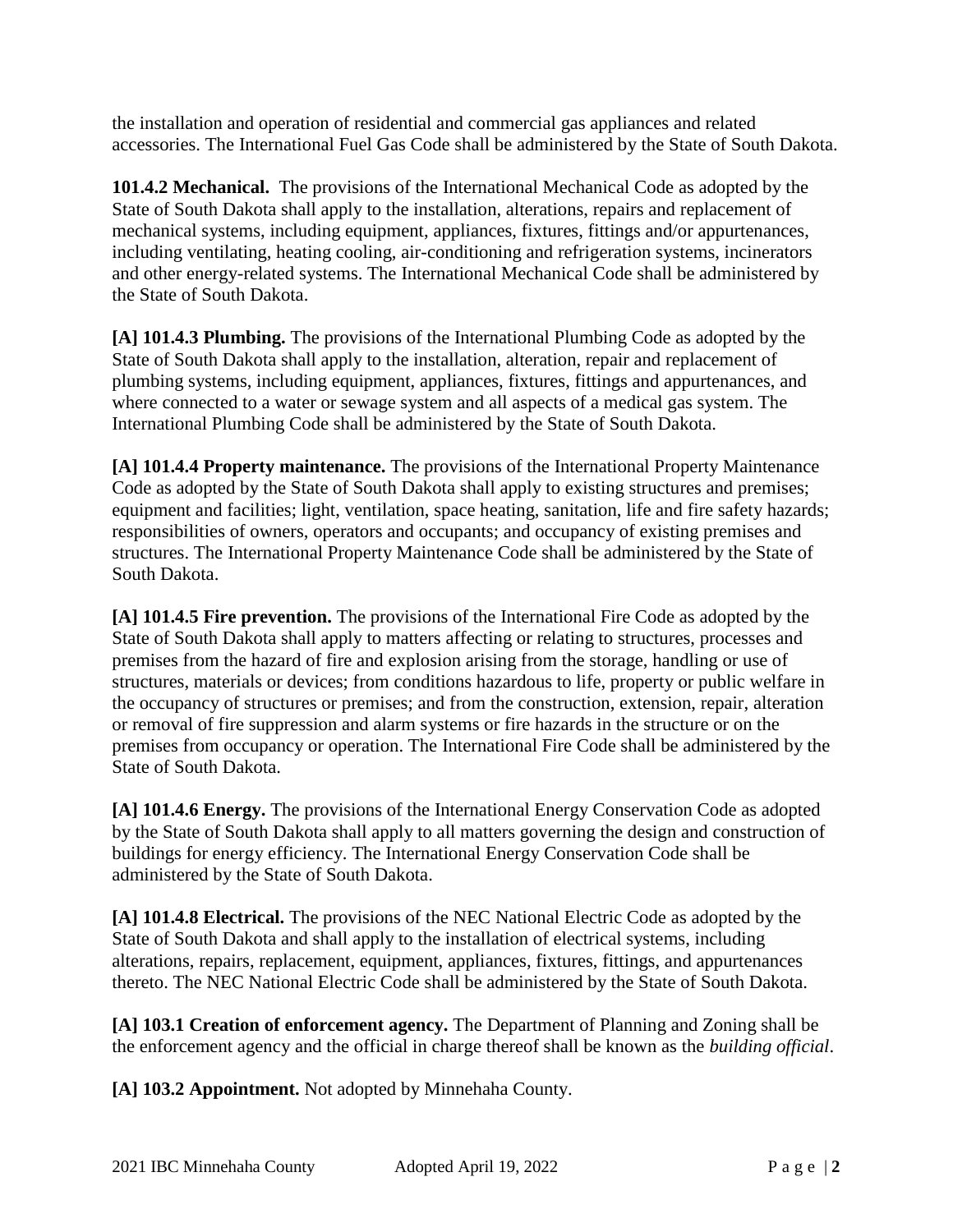**[A] 104.8.1 Legal defense.** Any suit or criminal complaint instituted against an officer or employee because of an act performed by that officer or employee in the lawful discharge of duties and under the provisions of this code shall be afforded all the protection provided by the County's liability insurance and defended by legal representatives of the jurisdiction until the final termination of the proceedings. The *building official* or any subordinate shall not be liable for cost in any action, suit or proceeding that is instituted in pursuance of the provisions of this code.

This code shall not be construed to relieve or lessen the responsibility of any person owning, operating, or controlling any building or structure for any damages to persons or property caused by defects, nor shall the county, or its officers and employees, be held as assuming any such liability by reason of the inspections authorized by this code or any permits or certificates issued under this code.

**[A] 104.10.1 Flood hazard areas.** The building official shall not grant modifications to any provision required in flood hazard areas as established by the 2017 Revised Floodplain Management Ordinance for Minnehaha County

**[A] 105.1 Required.** Any *owner* or owner's authorized agent who intends to construct, enlarge, alter, *repair*, move, demolish or change the occupancy of a building or structure, or to erect, install, enlarge, alter, *repair*, remove, convert or replace any electrical, gas, mechanical or plumbing system, the installation of which is regulated by this code, or to cause any such work to be performed, shall first make application to the *building official* and obtain the required *permit*. The *building official* or *Planning Director* may exempt permits for minor work.

**[A] 105.2 Work exempt from permit.** Exemptions from permit requirements of this code shall not be deemed to grant authorization for any work to be done in any manner in violation of the provisions of this code or any other laws or ordinances of this jurisdiction. Permits shall not be required for the following:

## **Building:**

- 1. One-story detached accessory structures used as tool and storage sheds, playhouses and similar uses, provided that the floor area is not greater than 120 square feet  $(11 \text{ m}^2)$ . A placement permit is required by the zoning division. Such structures must still meet applicable setback requirements of the 1990 Revised Zoning Ordinance for Minnehaha County, the 2001 Revised Joint Zoning Ordinance for Minnehaha County and the City of Dell Rapids, and the Revised Joint Zoning Ordinance for Minnehaha County and the City of Sioux Falls.
- 2. Fences not over 6 feet (1829mm) high. Fences must still meet applicable requirements of the 1990 Revised Zoning Ordinance for Minnehaha County, the 2001 Revised Joint Zoning Ordinance for Minnehaha County and the City of Dell Rapids, and the Revised Joint Zoning Ordinance for Minnehaha County and the City of Sioux Falls.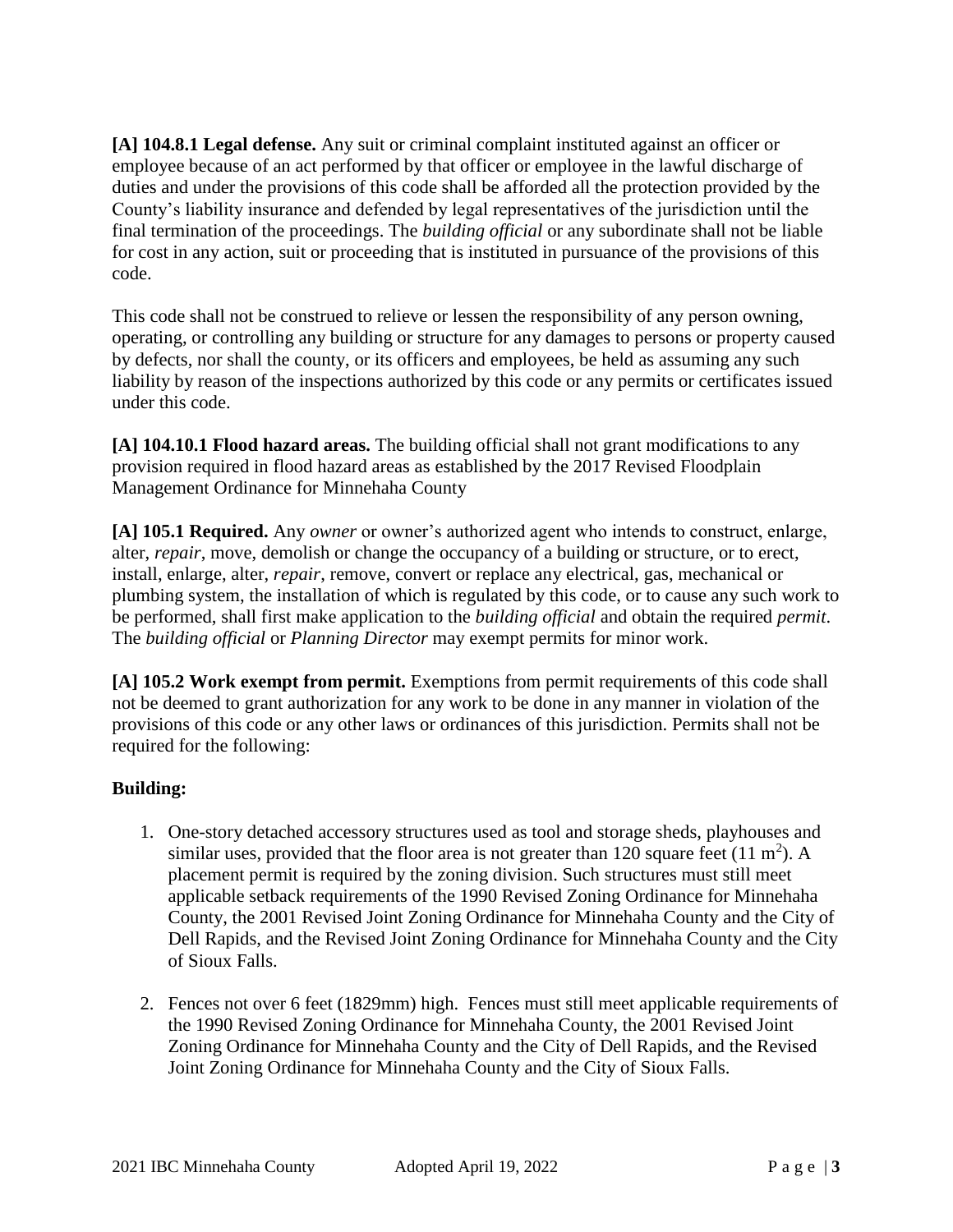- 3. Oil derricks.
- 4. Retaining walls that are not over 4 feet (1219 mm) in height measured from the bottom of the grade elevation to the top of the wall, unless supporting a surcharge or impounding Class I, II or IIIA liquids.
- 5. Water tanks supported directly on grade if the capacity is not greater than 5,000 gallons (18,925 L) and the ratio of height to diameter or width is not greater than 2:1.
- 6. Sidewalks and driveways not more than 30 inches (762 mm) above adjacent grade, and not over any basement or story below and are not part of an accessible route. A driveway permit may be required by the applicable road authority.
- 7. Painting, papering, tiling, carpeting, cabinets, counter tops and similar finish work.
- 8. Temporary motion picture, television and theater stage sets and scenery.
- 9. Prefabricated swimming pools accessory to a Group R-3 occupancy that are less than 18 inches (457 mm) deep, are not greater than 5,000 gallons (18 925 L) and are installed entirely above ground.
- 10. Shade cloth structures constructed for nursery or agricultural purposes, not including service systems.
- 11. Swings and other playground equipment accessory to detached one- and two-family dwellings.
- 12. Window awnings in Group R-3 and U occupancies, supported by an exterior wall that do not project more than 54 inches (1372 mm) from the exterior wall and do not require additional support.
- 13. Nonfixed and movable fixtures, cases, racks, counters and partitions not over 5 feet 9 inches (1753 mm) in height.

**105.3 Application for permit.** To obtain a *permit*, the applicant shall first file an application therefor in writing on a form for that purpose. Such application shall:

- 1. Identify and describe the work to be covered by the *permit* for which application is made.
- 2. Describe the land on which the proposed work is to be done by legal description, street address or similar description that will readily identify and definitely locate the proposed building or work.
- 3. Indicate the use and occupancy for which the proposed work is intended.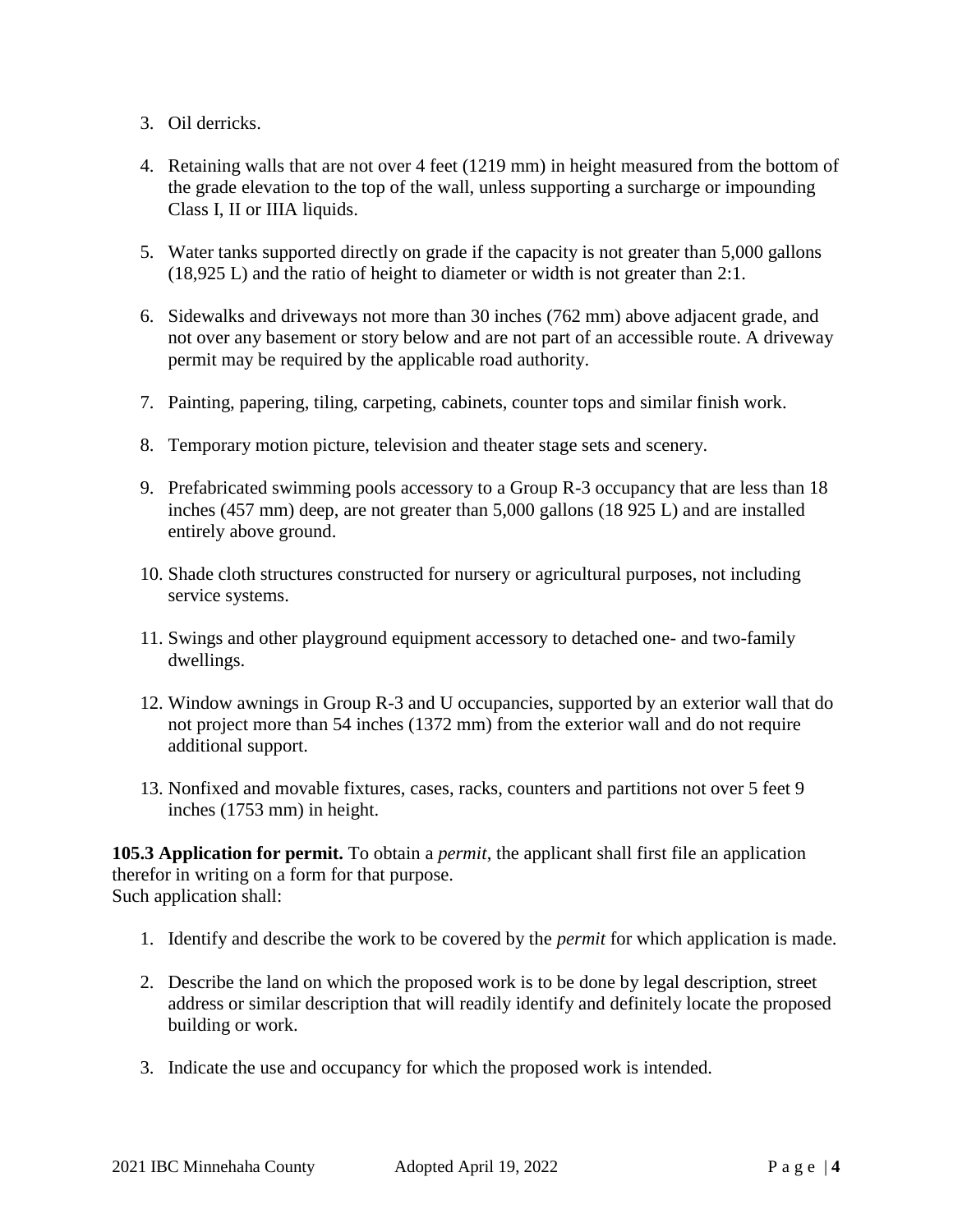- 4. Be accompanied by *construction documents* and other information as required in Section 107.
- 5. State the valuation of the proposed work.
- 6. Be signed by the applicant, or the applicant's authorized agent.
- 7. Give such other data and information as required by the *building official*.

**[A] 105.5 Expiration.** Every permit issued shall become invalid 365 days after its issuance. The building official is authorized to grant, in writing, one extension of time, for a period not more than 180 days. The extension shall be requested in writing and justifiable cause demonstrated any fees paid before the original permit expires.

**[A] 107.1 General.** Submittal documents consisting of one complete set of plans in an electronic submittal in PDF format along with other *construction documents*, statement of *special inspections*, geotechnical report, and other data shall be submitted with each *permit* application. The *construction documents* shall be prepared by a *registered design professional* where required by the statutes of the jurisdiction in which the project is to be constructed. Where special conditions exist, the *building official* is authorized to require additional *construction documents*  to be prepared by a *registered design professional*.

**Exception:** The *building official* is authorized to waive the submission of *construction documents* and other data not required to be prepared by a *registered design professional* if it is found that the nature of the work applied for is such that review of *construction documents* is not necessary to obtain compliance with this code.

**[A] 107.3.1 Approval of construction documents.** When the *building official* issues a permit, the construction documents shall be reviewed for compliance. One set of construction documents so reviewed shall be retained by the *building official*.

**[A] 108.1 General.** The building official is authorized to issue a permit for temporary structures and temporary uses. Such permits shall be limited as to time of service, but shall not be permitted for more than 365 days. The building official is authorized to grant an extension for demonstrated cause.

**[A] 109.2 Schedule of permit fees.** Where a *permit* is required, a fee for each *permit* shall be paid as required, in accordance with the schedule as established by the applicable governing authority.

The fee schedules for the issuance of a building permit shall be as follows:

## **Table No. 1-A. Building Permit Fees**

1. Residential Structures  $$60.00$  or 0.4% of the construction costs, whichever is greater.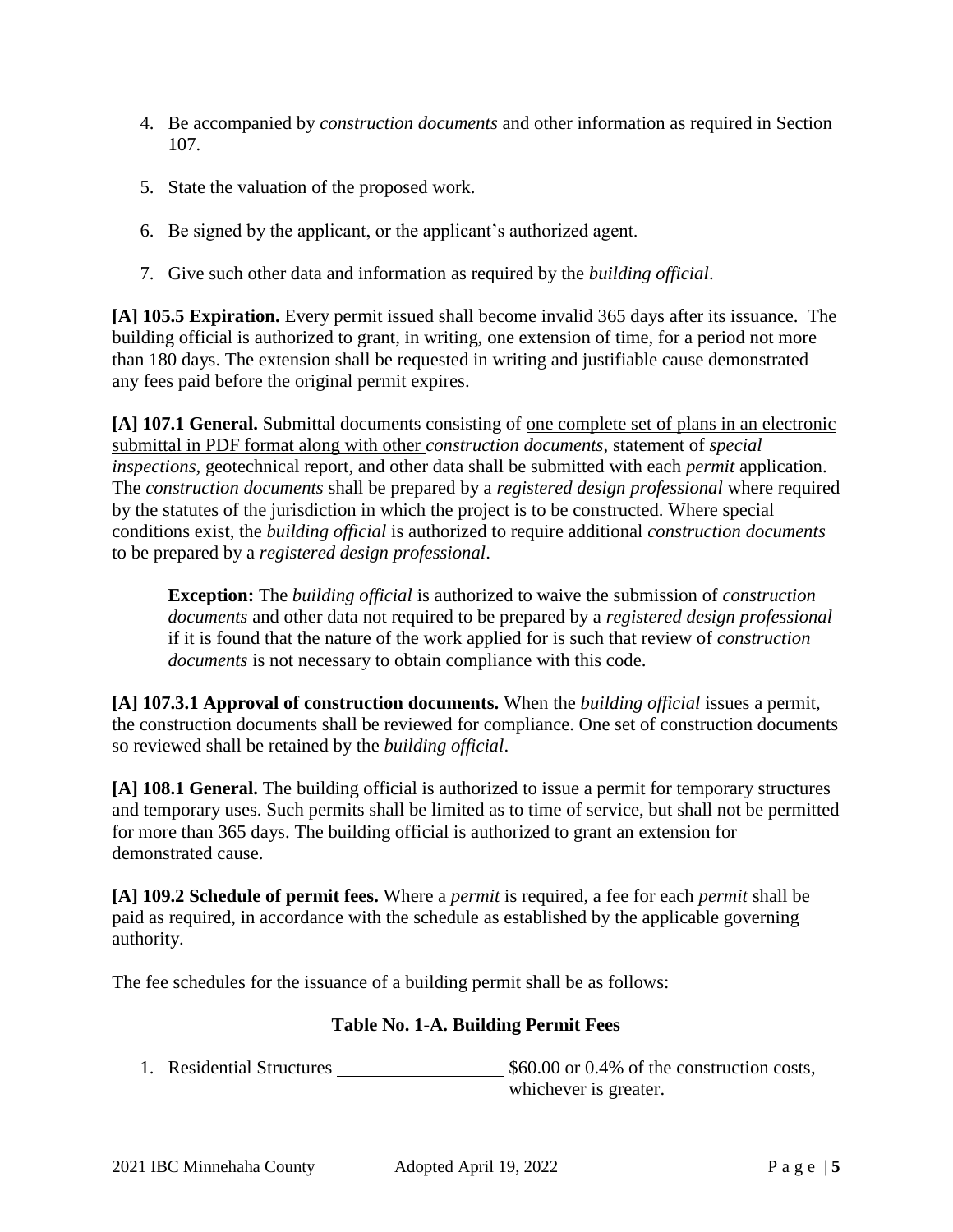| 2. Commercial/Industrial Structures | \$100.00 or 1% of the construction costs,  |
|-------------------------------------|--------------------------------------------|
|                                     | whichever is greater.                      |
| 3. Agricultural Structures          | \$30.00 or 0.2% of the construction costs, |
|                                     | whichever is greater.                      |
| 4. Temporary Building Permit Fee    | \$60.00                                    |
| 5. Building Permit Extension        | \$50.00 (maximum 180 days)                 |

## **Table No. 1-B. Other Inspections and Fees**

| 1. Inspections outside of normal business hours, per hour*           |         |
|----------------------------------------------------------------------|---------|
| (minimum charge – one hour)                                          | \$70.00 |
| 2. Inspections for which no fee is specifically indicated, per hour* |         |
| $(\text{minimum charge} - \text{one hour})$                          | \$70.00 |
| 3. Change of Occupancy/Use Zoning Permit                             | \$50.00 |

- 4. Board of Appeals. Before the board takes any action, the party or parties requesting such hearing shall pay the fee of \$250.00. Under no condition shall said sum or any part thereof be refunded for failure of said request to be approved.
- 5. A mileage fee based on the current rate per mile authorized by the Internal Revenue Service shall be charged for any inspection occurring outside Minnehaha County.

**[A] 109.3 Permit valuations.** The determination of value or valuation under any of the provisions of this code shall be made by the *building official*. The value to be used in computing the building permit and building plan review fees shall be the total value of all construction work for which the permit is issued. If, in the opinion of the *building official*, the valuation is underestimated on the application, the *permit* shall be denied, unless the applicant can show detailed estimates to meet the approval of the *building official*. Final building *permit* valuation shall be set by the building official.

**[A] 109.4. Work commencing before permit issuance.** Any person who commences any work before obtaining the necessary *permits* shall be subject to a fee equal to the required permit fee. The building official may apply said fee for each week the required permit is not obtained. Such fees are in addition to the required permit fees. Legal and/or civil proceedings may also be commenced.

**109.7 Delinquent accounts.** The Planning Department may refuse to issue permits or conduct inspections for any person or business whose account is delinquent.

**[A] 110.3.1 Footing inspection.** Footing inspections shall be made after excavations for footings are complete and any required reinforcing steel is in place. If an inspection is required for concrete foundations, any required forms shall be in place prior to inspection. Materials for the foundation shall be on the job, except where concrete is ready mixed in accordance with ASTM C94, the concrete need not be on the job.

**[A] 110.3.11 Final Inspections.** The final inspection shall be made after all the work required by the building permit is completed and prior to the building being occupied.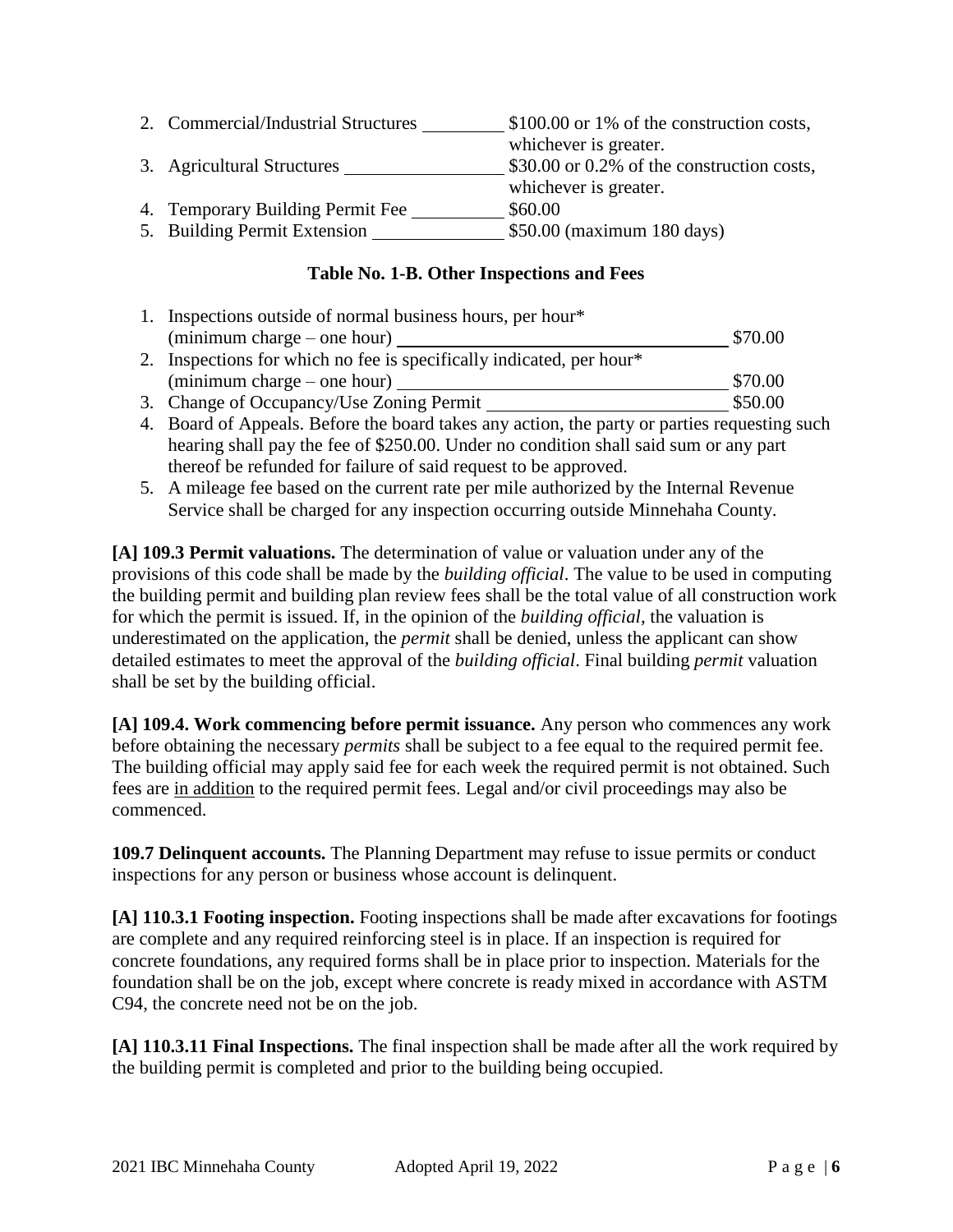**[A] 111.2 Certificate issued.** After the *building official* inspects the building or structure and does not find violations of the provisions of this code or other laws that are enforced by the department of building safety, the *building official* may issue a certificate of occupancy that contains the following relevant information:

- 1. The building *permit* number.
- 2. The address of the structure.
- 3. The name and address of the *owner* or the owner's authorized agent.
- 4. A description of that portion of the structure for which the certificate is issued.
- 5. A statement that the described portion of the structure has been inspected for compliance with the requirements of this code for the occupancy and division of occupancy and the use for which the proposed occupancy is classified.
- 6. The name of the *building official*.
- 7. The edition of the code under which the *permit* was issued.
- 8. The use and occupancy, in accordance with the provisions of Chapter 3.
- 9. The type of construction as defined in Chapter 6.
- 10. The design *occupant load*.
- 11. Where an *automatic sprinkler system* is provided, whether the sprinkler system is required.
- 12. Any special stipulations and conditions of the building *permit*.

**[A] 113.1 General.** In order to hear and decide appeals of orders, decisions or determinations made by the *building official* relative to the application and interpretation of this code, there shall be and is hereby created a board of appeals consisting of the members of the Minnehaha County Planning Commission. The Planning Commission acting as the board of appeals may call upon experts in the field of architecture, engineering and construction before making a decision on any appeal coming before them.

**[A] 114.3 Prosecution of violation.** If the notice of violation is not complied with promptly, the building official is authorized to request the legal counsel of the jurisdiction to deem the violation as a strict liability offense and institute the appropriate proceeding at law or in equity to restrain, correct or abate such violation, or to require the removal or termination of the unlawful occupancy of the building or structure in violation of the provisions of this code or of the order or direction made pursuant thereto.

**[A] 114.4 Violation Penalties.** Pursuant to the County's authority South Dakota Codified Laws Chapter 7-18A-2, failure to comply with any of the provisions of this ordinance shall constitute a violation of said ordinance and be punishable by a fine not to exceed the fine established by SDCL 22-6-2(2) for each violation, or by imprisonment for a period not to exceed thirty days for each violation, or by both the fine and imprisonment; in addition the County may institute an action for civil injunctive relief as provided by SDCL Chapter 21-8. Each day such violation is committed or permitted to continue shall constitute a separate offense and shall be punishable as such.

**[A] 115.2 Issuance.** The stop work order shall be in writing and shall be given to the owner of the property involved, or to the owner's agent, or to the person performing the work. If no person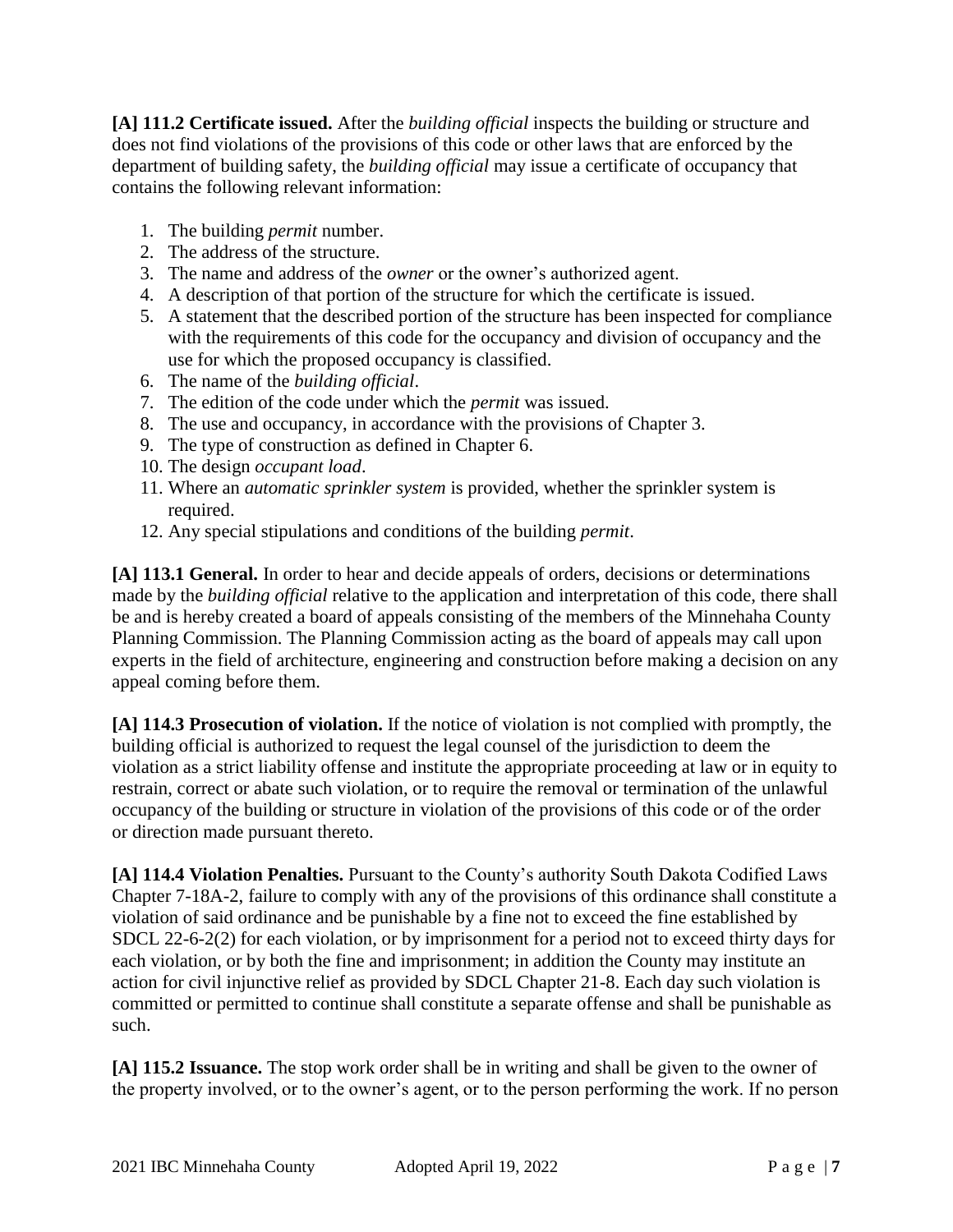can be located, the stop work order may be posted on the property. Upon issuance of a stop work order, the cited work shall immediately cease. The stop work order shall sate the reason for the order, and the conditions under which the cited work is authorized to resume.

**201.1 Scope.** Unless otherwise expressly stated, the following words and terms shall, for the purposes of this code, have the meanings shown in this chapter. In addition, the following words and terms are being added and/or modified to the defined terms already incorporated by this code.

**[BF] FIRE AREA.** The aggregate floor area enclosed and bounded by *fire walls*, *fire barriers*, *exterior walls* or *horizontal assemblies* of a building.

**STRICT LIABILITY OFFENSE.** An offense in which the prosecution in a legal proceeding is not required to prove criminal intent as a part of its case. It is enough to prove that the defendant either did an act which was prohibited or failed to do an act which the defendant was legally required to do.

**[BG] SWIMMING POOL.** Any structure intended for swimming, recreational bathing or wading that contains water over 18 inches (457mm) deep. This includes in-ground, aboveground and on-ground pools; hot tubs; spas and fixed-in-place wading pools.

**305.2.2 Twelve or fewer children.** A facility having twelve or fewer children receiving such day care shall be classified as part of the primary occupancy.

**305.2.3 Twelve or fewer children in a dwelling unit.** A facility such as the above within a dwelling unit and having twelve or fewer children receiving such day care shall be classified as a Group R-3 occupancy or shall comply with the *International Residential Code*.

**308.5.4 Twelve or fewer persons receiving care in a dwelling unit.** A facility such as the above within a *dwelling unit* and having twelve or fewer persons receiving custodial care shall be classified as a Group R-3 occupancy or shall comply with the *International Residential Code*.

**310.4.2 Lodging houses.** Owner-occupied lodging houses with five or fewer guest rooms and 10 or fewer total occupants shall be permitted to be constructed in accordance with the *International Residential Code*,.

**423.5 Group E occupancies.** All Group E occupancies with an occupant load of 50 or more shall have a storm shelter constructed to withstand a wind of 200 mph.

- 1. Group E day care facilities.
- 2. Group E occupancies accessory to places of religious worship.
- 3. Buildings meeting the requirements for shelter design in ICC 500.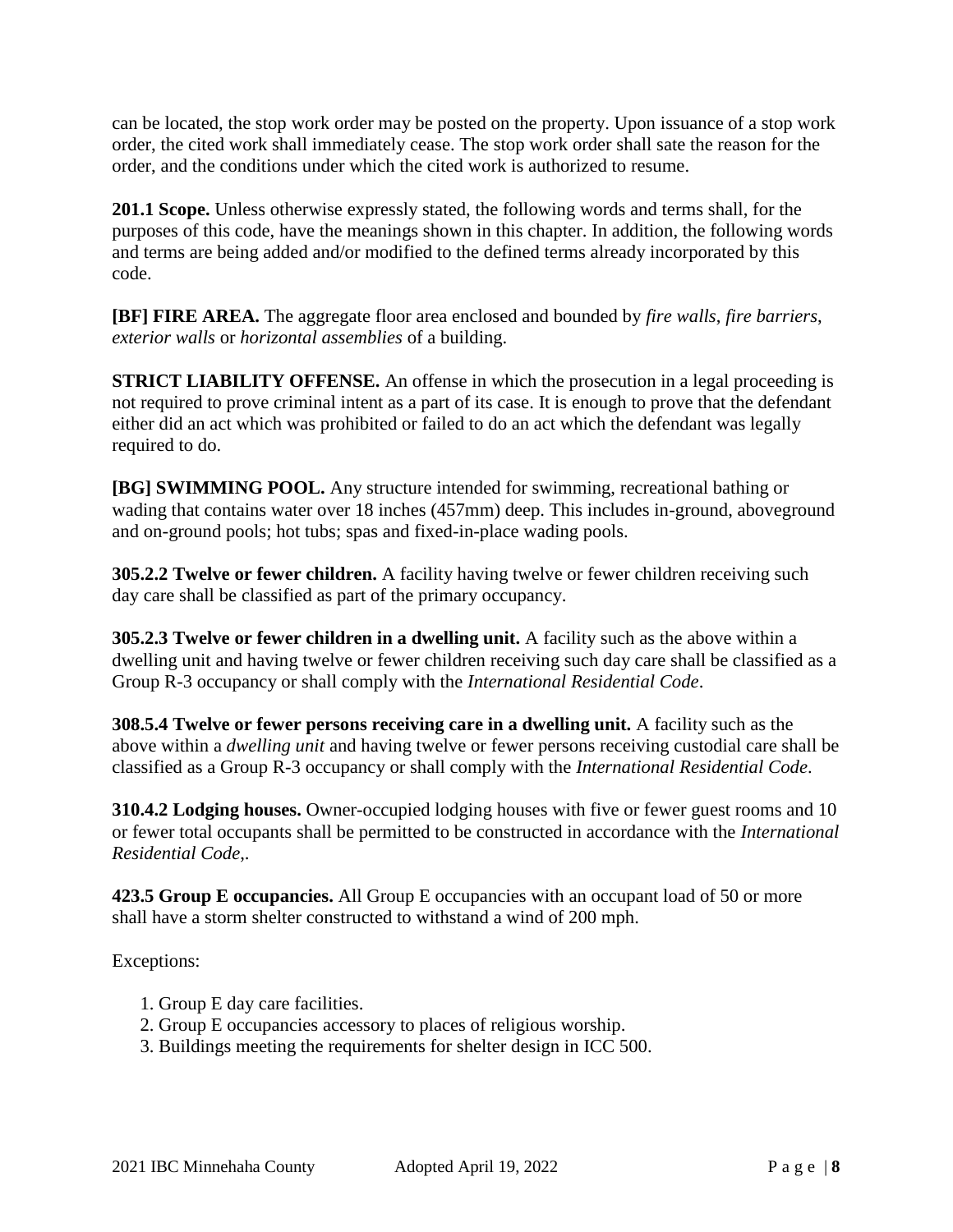

**[F] 502.1 Address identification.** Not adopted by Minnehaha County.

**603.1.2 Piping.** The use of combustible piping materials shall be permitted where installed in accordance with the limitations of the *International Mechanical Code* and the Plumbing Code.

**706.6.2 Buildings with sloped roofs.** Where a fire wall serves as an interior wall for a building, and the roof on one side or both sides of the fire wall slopes toward the fire wall at a slope greater than two units vertical in 12 units horizontal (2:12), the fire wall shall extend to a height equal to the height of the roof located 4 feet (1219 mm) from the fire wall plus 30 inches (762 mm). The extension of the fire wall shall be not less than 30 inches (762 mm).

**Exception:** The *fire wall* may terminate at the underside of the roof sheathing, deck, or slab of the lower roof, provided:

- 1. The roof assemblies within 10 feet (3,048 mm) of the wall has not less than a 1-hour *fire resistance rating* and the entire length and span of supporting elements for the rated roof assembly has a *fire-resistance rating* of not less than 1 hour.
- 2. Openings in the roof on each side of the fire wall shall not be located within 10 feet (3,048 mm) of the *fire wall*.

**714.5.1.2 Through-penetration firestop system.** Through penetrations of the fire-resistive membrane shall be protected by an approved through-penetration firestop system installed and tested in accordance with ASTM E814 or UL 1479, with a minimum positive pressure differential of 0.01 inch of water (2.49 Pa). The system shall have an F rating/T rating of not less than 1 hour but not less than the required rating of the floor penetrated.

## **Exceptions:**

1. Floor penetrations contained and located within the cavity of a wall above the floor or below the floor do not require a *T rating*.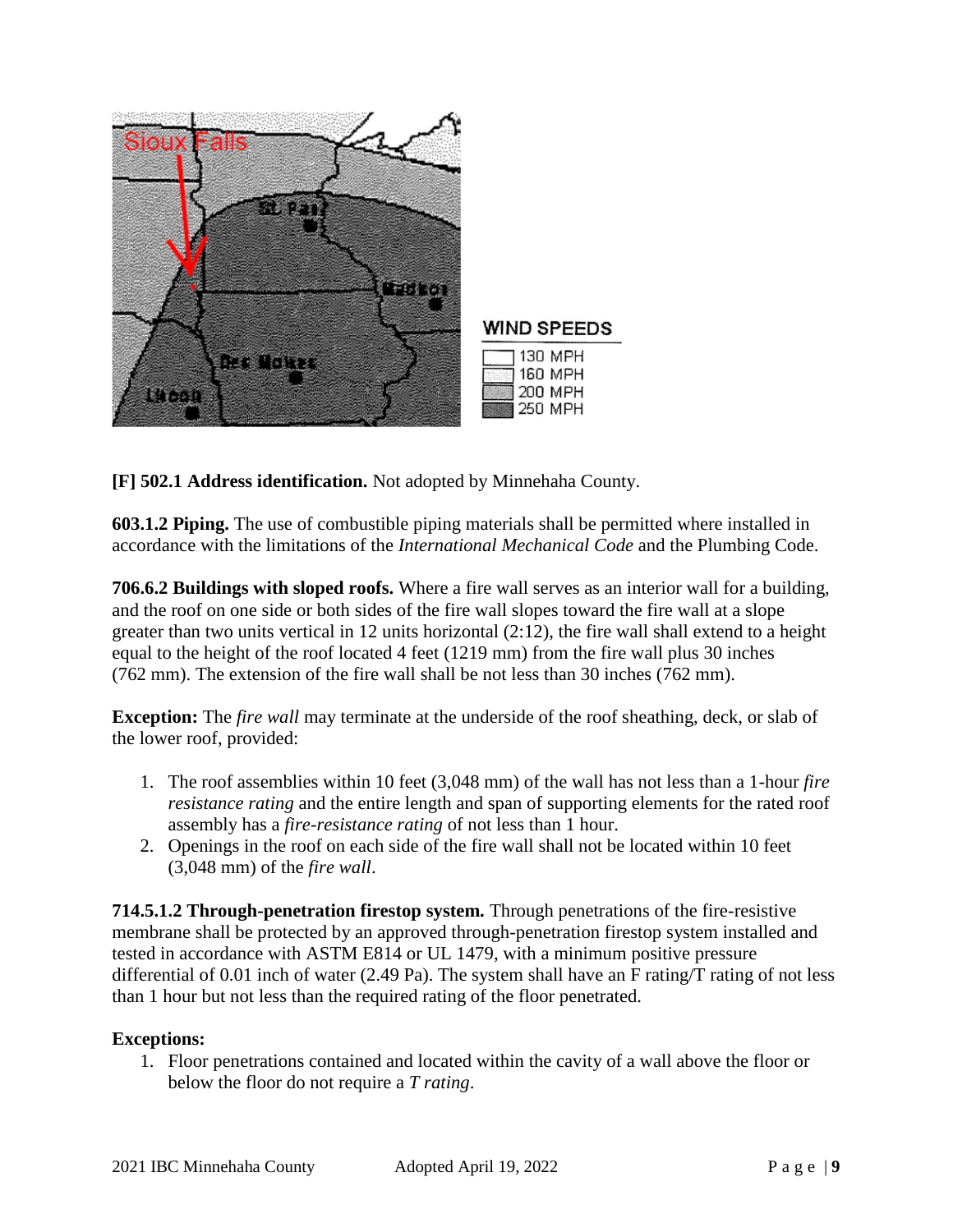- 2. Floor penetrations by floor drains, tub drains or shower drains contained and located within the concealed space of a horizontal assembly do not require a *T rating*.
- 3. Floor penetrations of maximum 4-inch (102 mm) nominal diameter metal conduit or tubing penetrating directly into metal-enclosed electrical power switchgear do not require a *T rating*.

**716.2.6.1 Door closing.** *Fire doors* shall be latching and self- or automatic-closing in accordance with this section.

## **Exceptions:**

- 1. Fire doors located in common walls separating sleeping units in Group R-1 shall be permitted without automatic- or self-closing devices.
- 2. The elevator car doors and the associated hoistway enclosure doors at the floor level designated for recall in accordance with Section 3003.2 shall be permitted to remain open during Phase I emergency recall operation.
- 3. Interior doors located in exit enclosures, smoke proof enclosures, and exit passageways in Group R and I-1 occupancies shall be automatic closing fire door assemblies in accordance with NFPA 80 and controlled in accordance with NFPA 72.

**717.5.2 Fire barriers.** Ducts and air transfer openings of fire barriers shall be protected with listed fire dampers installed in accordance with their listing. Ducts and air transfer openings shall not penetrate enclosures for interior exit stairways and ramps and exit passageways, except as permitted by Sections 1023.5 and 1024.6, respectively.

**Exceptions:** Fire dampers are not required at penetrations of fire barriers where any of the following apply:

- 1. Penetrations are tested in accordance with ASTM E119 or UL 263 as part of the fireresistance-rated assembly.
- 2. Ducts are used as part of an approved smoke control system in accordance with Section 909 and where the use of a fire damper would interfere with the operation of a smoke control system.
- 3. Such walls are penetrated by fully ducted HVAC systems, have a required fire-resistance rating of 1 hour or less, are in areas of other than Group H, and are in buildings equipped throughout with an automatic sprinkler system in accordance with Section 903.3.1.1 or 903.3.1.2. For the purposes of this exception, a fully ducted HVAC system shall be a duct system for conveying supply, return, or exhaust air as part of the structure's HVAC system. Such a duct system shall be constructed of sheet steel not less than No. 26 gage thickness and shall be continuous from the air-handling appliance or equipment to the air outlet and inlet terminals. Nonmetal flexible air ducts shall be permitted in the following locations:
	- 3.1. At the duct connection to the air handling unit or equipment located within the mechanical room in accordance with Section 603.9 of the *International Mechanical Code*.
	- 3.2. From an overhead metal duct to a ceiling diffuser within the same room in accordance with Section 603.6.2 of the *International Mechanical Code*.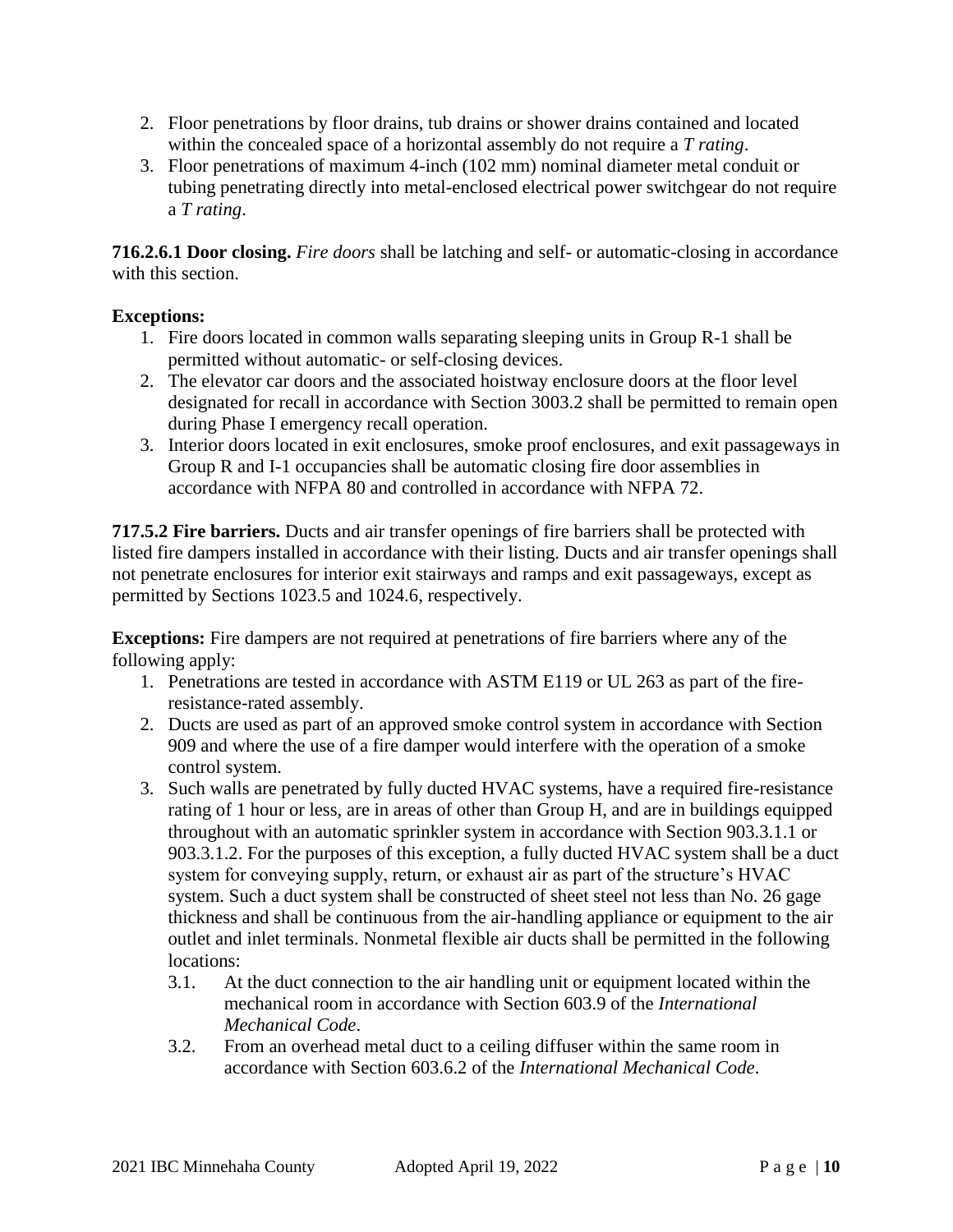**[F] 903.2.6 Group I.** An automatic sprinkler system shall be provided throughout buildings with a Group I fire area.

## **Exceptions:**

1. An automatic sprinkler system installed in accordance with Section 903.3.1.2 is required in Group I-1, Condition 1 or 2 facilities.

2. An automatic sprinkler system is not required where Group I-4 day care facilities are at the level of exit discharge and where every room where care is provided has not fewer than one exterior exit door.

3. In buildings where Group I-4 day care is provided on levels other than the level of exit discharge, an automatic sprinkler system in accordance with Section 903.3.1.1 shall be installed on the entire floor where care is provided, all floors between the level of care and the level of exit discharge, and all floors below the level of exit discharge other than areas classified as an open parking garage.

**[F] 903.2.8 Group R.** An automatic sprinkler system installed in accordance with Section 903.3 shall be provided throughout all buildings with a Group R-1 and R-4 fire areas and Group R-2 multifamily residences having six or more dwelling units.

**[F] 903.3.1.1.1 Exempt locations.** Automatic sprinklers shall not be required in the following rooms or areas where such rooms or areas are protected with an approved automatic fire detection system in accordance with Section 907.2 that will respond to visible or invisible particles of combustion. Sprinklers shall not be omitted from a room merely because it is damp, of fire-resistance-rated construction or contains electrical equipment.

- 1. A room where the application of water, or flame and water, constitutes a serious life or fire hazard.
- 2. A room or space where sprinklers are considered undesirable because of the nature of the contents, where approved by the fire code official. Such rooms shall be separated from the remainder of the building by fire barrier walls and horizontal assemblies having a fire-resistance rating of not less than two hours.
- 3. Generator and transformer rooms separated from the remainder of the building by walls and floor/ceiling or roof/ceiling assemblies having a fire-resistance rating of not less than 2 hours.
- 4. Rooms or areas that are of noncombustible construction with wholly noncombustible contents.
- 5. Fire service access elevator machine rooms and machinery spaces.
- 6. Machine rooms, machinery spaces, control rooms and control spaces associated with occupant evacuation elevators designed in accordance with Section 3008.

**[F] 903.3.1.2 NFPA 13R sprinkler systems**. Automatic sprinkler systems in Group R occupancies shall be permitted to be installed throughout in accordance with NFPA 13R where the Group R occupancy meets all of the following conditions:

- 1. Four stories or fewer above grade plane.
- 2. The floor level of the highest story is 60 feet (18,288 mm) or less above the lowest level of fire department vehicle access.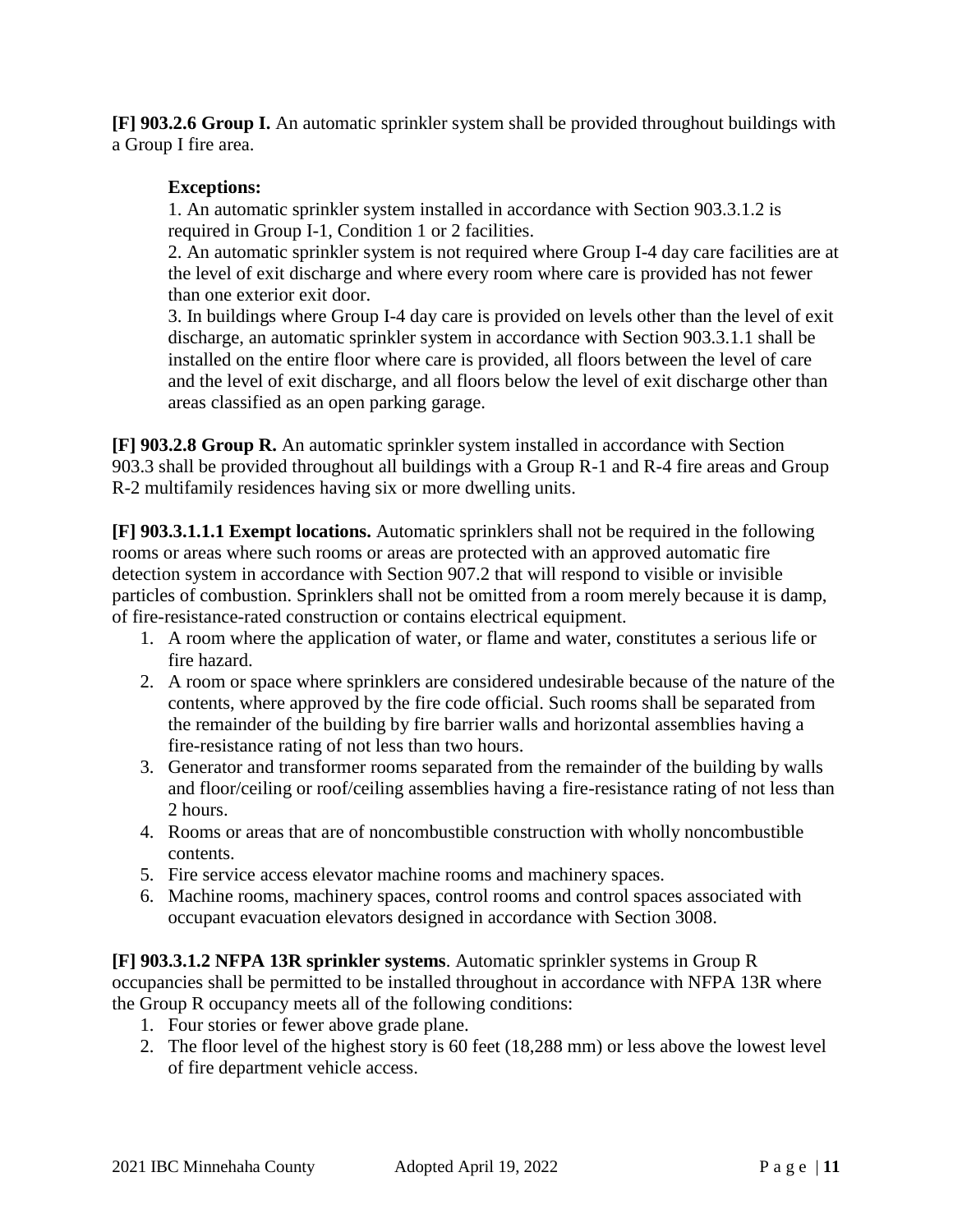3. The floor level of the lowest story is 60 feet (18,288 mm) or less below the lowest level of fire department vehicle access.

The number of stories of Group R occupancies constructed in accordance with Sections 510.2 and 510.4 shall be measured from grade plane.

**[F] 903.3.5 Water supplies.** Water supplies for automatic sprinkler systems shall comply with this section and the standards referenced in Section 903.3.1. The potable water supply shall be protected against backflow in accordance with the requirements of this section and the Plumbing Code. For connections to public waterworks systems, the water supply test used for design of fire protection systems shall be adjusted to account for seasonal and daily pressure fluctuations based on information from the water supply authority and as approved by the fire code official.

**[F] 904.13.2 System interconnection.** The actuation of the fire suppression system shall automatically shut down the fuel or electrical power supply to the cooking equipment and all electrical receptacles located beneath the hood. The fuel and electrical supply reset shall be manual.

**[F] 907.2.1.1 System initiation in Group A occupancies with an occupant load of 1,000 or more.** Activation of the fire alarm in Group A occupancies with an *occupant load* of 1,000 or more shall initiate a signal using an emergency voice/alarm communications system in accordance with Section 907.5.2.2.

## **Exceptions:**

- 1. Group A-3 occupancies used for religious worship.
- 2. Where approved, the prerecorded announcement is allowed to be manually deactivated for a period of time, not to exceed three minutes, for the sole purpose of allowing a live voice announcement from an *approved, constantly attended location*.

**907.2.2 Group B.** A manual fire alarm system, which activates the occupant notification system in accordance with Section 907.5, shall be installed in Group B occupancies where one of the following conditions exists:

- 1. The combined Group B *occupant load* of all floors is 500 or more.
- 2. The Group B *occupant load* is more than 100 persons above or below the lowest *level of exit discharge*.
- 3. The *fire area* contains an ambulatory care facility.
- 4. The Group B occupancy has more than two occupied levels.

**Exception:** Manual fire alarm boxes are not required where the building is equipped throughout with an *automatic sprinkler system* installed in accordance with Section 903.3.1.1 and the occupant notification appliances will activate throughout the notification zones upon sprinkler water flow.

**907.2.6.2 Group I-2.** An automatic smoke detection system shall be installed in *corridors* in Group I-2, Condition 1 facilities and spaces permitted to be open to the *corridors* by Section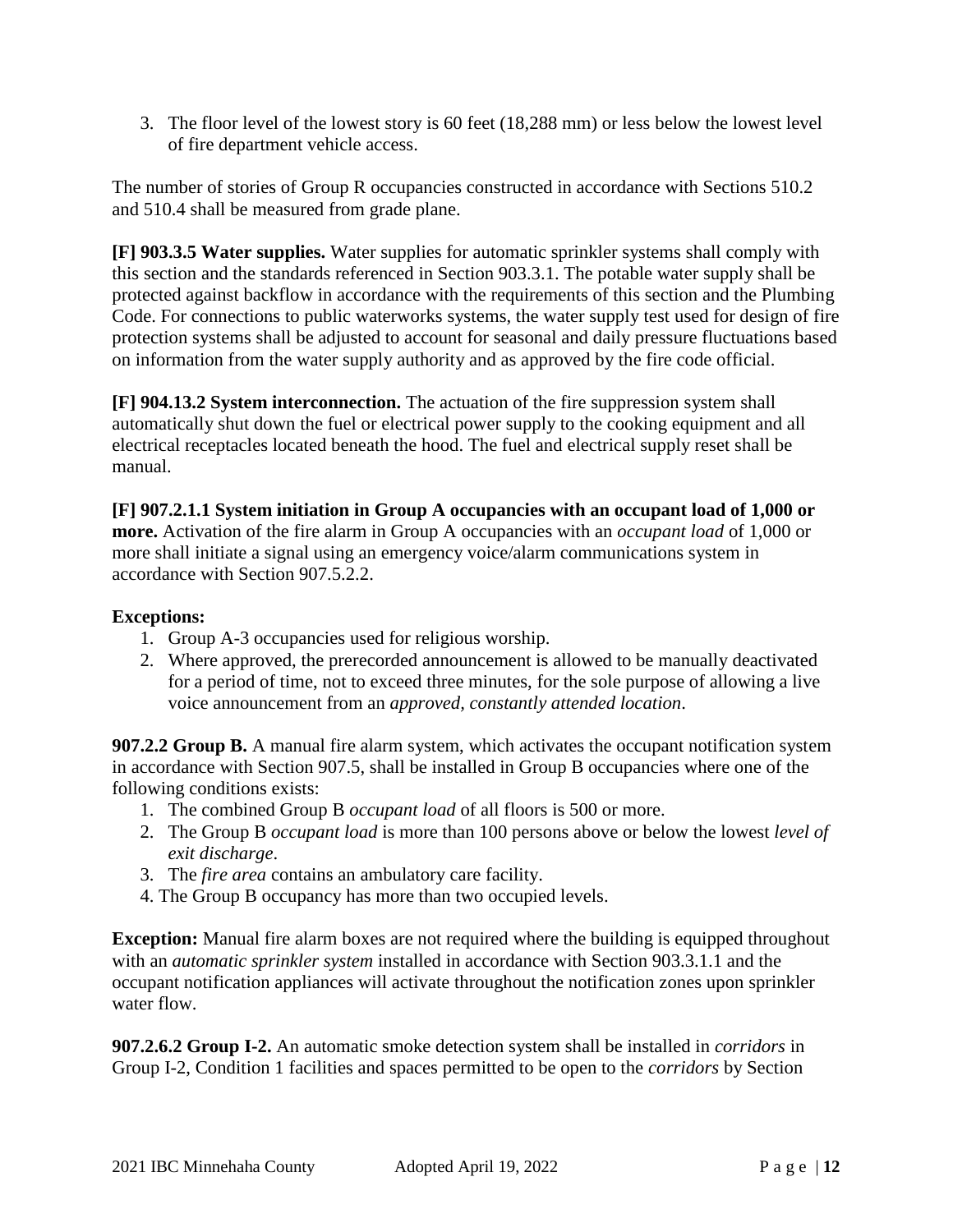407.2. The system shall be activated in accordance with Section 907.4. Group I-2, Condition 2 occupancies shall be equipped with an automatic smoke detection system as required in Section 407.

## **Exception:**

Corridor smoke detection is not required in smoke compartments that contain sleeping units where such units are provided with smoke detectors that comply with UL 268. Such detectors shall provide a visual display on the corridor side of each sleeping unit and shall provide an audible and visual alarm at the care providers' station attending each unit. Smoke detectors installed as part of an intelligent or addressable fire alarm system capable of annunciation of room origin at a constantly attended location shall be acceptable.

**[F] 907.2.8.2 Automatic smoke detection system.** An automatic smoke detection system that activates the occupant notification system in accordance with Section 907.5 shall be installed throughout all interior *corridors* serving *sleeping units* and at the top of each stairwell.

**Exception:** An automatic smoke detection system is not required in buildings that do not have interior *corridors* serving *sleeping units* and where each *sleeping unit* has a *means of egress* door opening directly to an *exit* or to an exterior *exit access* that leads directly to an *exit*.

**[F] 907.2.8.4 Heat detectors.** Heat detectors shall be installed in each attic subdivision or similar areas not otherwise covered by an automatic fire-extinguishing system.

#### **Exceptions:**

- 1. Heat detection is not required in areas protected by an automatic fire-extinguishing system installed in accordance with Section 903.3.1.1 or in addition to the requirements of Section 903.3.1.2.
- 2. Heat detectors are not required where the fire partitions extend into and through the interstitial attic space.

**[F] 907.2.9 Group R-2.** Fire alarm systems and smoke alarms shall be installed in Group R-2 occupancies as required in Sections 907.2.9.1 through 907.2.9.4.

**[F] 907.2.9.1 Manual fire alarm system.** A manual fire alarm system that activates the occupant notification system in accordance with Section 907.5 shall be installed in Group R-2 occupancies where any of the following conditions apply:

- 1. Any *dwelling unit* or *sleeping unit* is located three or more stories above the lowest *level of exit discharge*.
- 2. Any *dwelling unit* or *sleeping unit* is located more than one *story* below the highest *level of exit discharge* of *exits* serving the *dwelling unit* or *sleeping unit*.
- 3. The building contains more than 16 *dwelling units* or *sleeping units*.
- 4. The building contains four or more dwelling units or sleeping units above the level of exit discharge.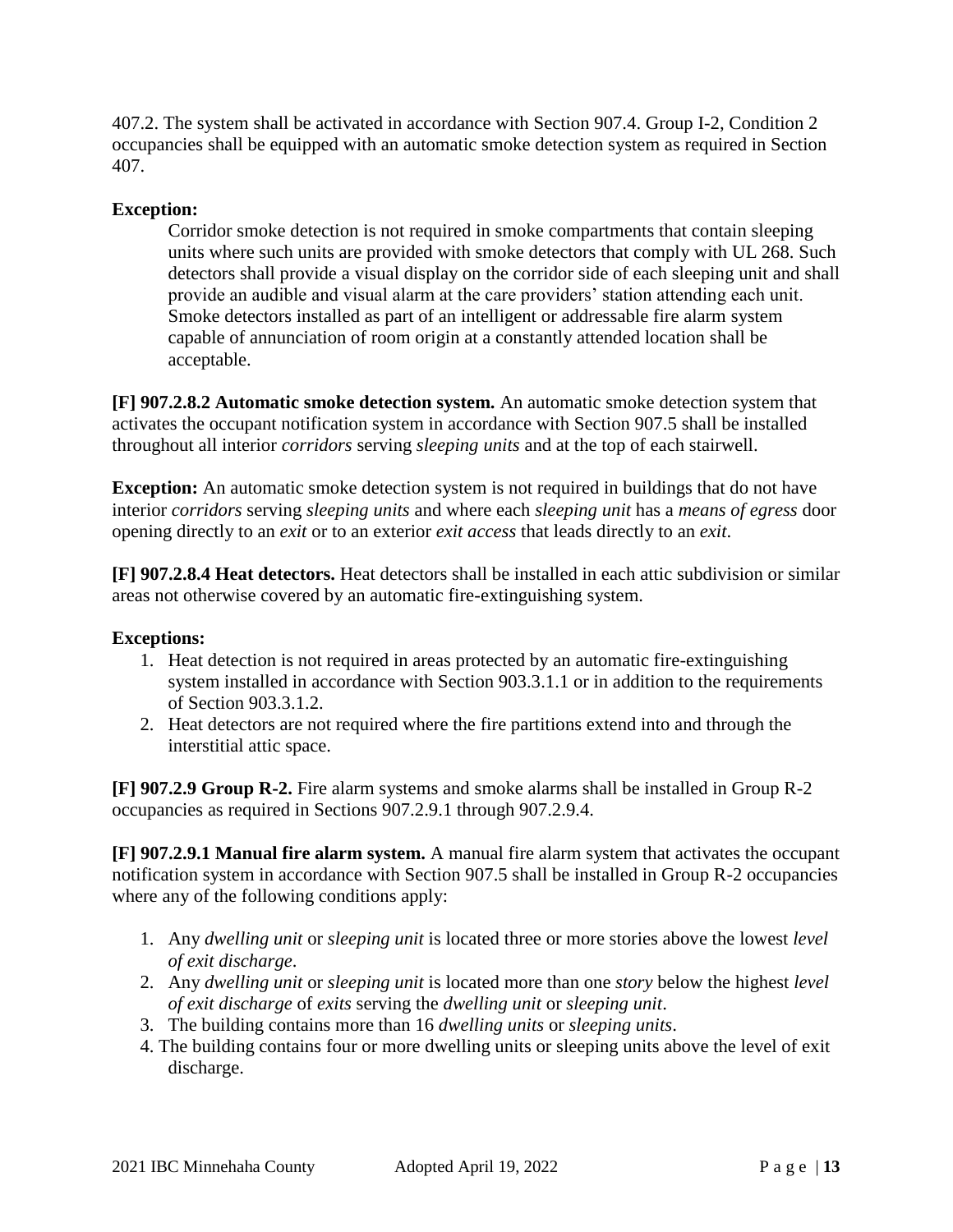## **Exceptions:**

- 1. A fire alarm system is not required in buildings not more than two *stories* in height where all *dwelling units* or *sleeping units* and contiguous *attic* and crawl spaces are separated from each other and public or common areas by not less than 1-hour *fire partitions* and each *dwelling unit* or *sleeping unit* has an *exit* directly to a *public way*, *egress court* or *yard*.
- 2. Manual fire alarm boxes are not required where the building is equipped throughout with an *automatic sprinkler system* installed in accordance with Section 903.3.1.1 or 903.3.1.2 and the occupant notification appliances will automatically activate throughout the notification zones upon a sprinkler water flow.
- 3. A fire alarm system is not required in buildings that do not have interior *corridors*  serving *dwelling units* and are protected by an *approved automatic sprinkler system*  installed in accordance with Section 903.3.1.1 or 903.3.1.2, provided that *dwelling units* either have a means of *egress door opening* directly to an exterior *exit access* that leads directly to the *exits* or are served by open-ended *corridors* designed in accordance with Section 1027.6, Exception 3.

**907.2.9.4 Smoke detectors.** Automatic smoke detection shall be provided in each stairway and all exit corridors.

**[F] 907.2.12.1.2 Duct smoke detection.** Duct smoke detectors complying with Section 907.3.1 shall be located as follows:

- 1. In the main return air and exhaust air plenum of each air-conditioning system having a capacity greater than 2,000 cubic feet per minute (cfm) (0.94 m3/s). Such detectors shall be located in a serviceable area downstream of the last duct inlet.
- 2. At each connection to a vertical duct or riser serving two or more stories from a return air duct or plenum of an air-conditioning system. In Group R-1 and R-2 occupancies, a smoke detector is allowed to be used in each return air riser carrying not more than 5,000 cfm (2.4 m3/s) and serving not more than 10 air-inlet openings.
- 3. Duct smoke detectors installed more than 10 feet above a finished floor, above a ceiling, or on a rooftop shall be installed with remote test/indicators in an approved location below and in proximity to the unit served.

**[F] 912.2.1 Visible location.** Fire department connections shall be located on the street side of buildings or facing approved fire apparatus access roads, fully visible and recognizable from the street, fire apparatus access road or nearest point of fire department vehicle access or as otherwise *approved* by the *fire code official*. A weather-rated horn/strobe connected to the fire detection or sprinkler system shall be located not lower than 8 feet above the fire department connection and within 10 feet horizontally of the connection. The weather-rated horn/strobe must be visible from the fire lane or street.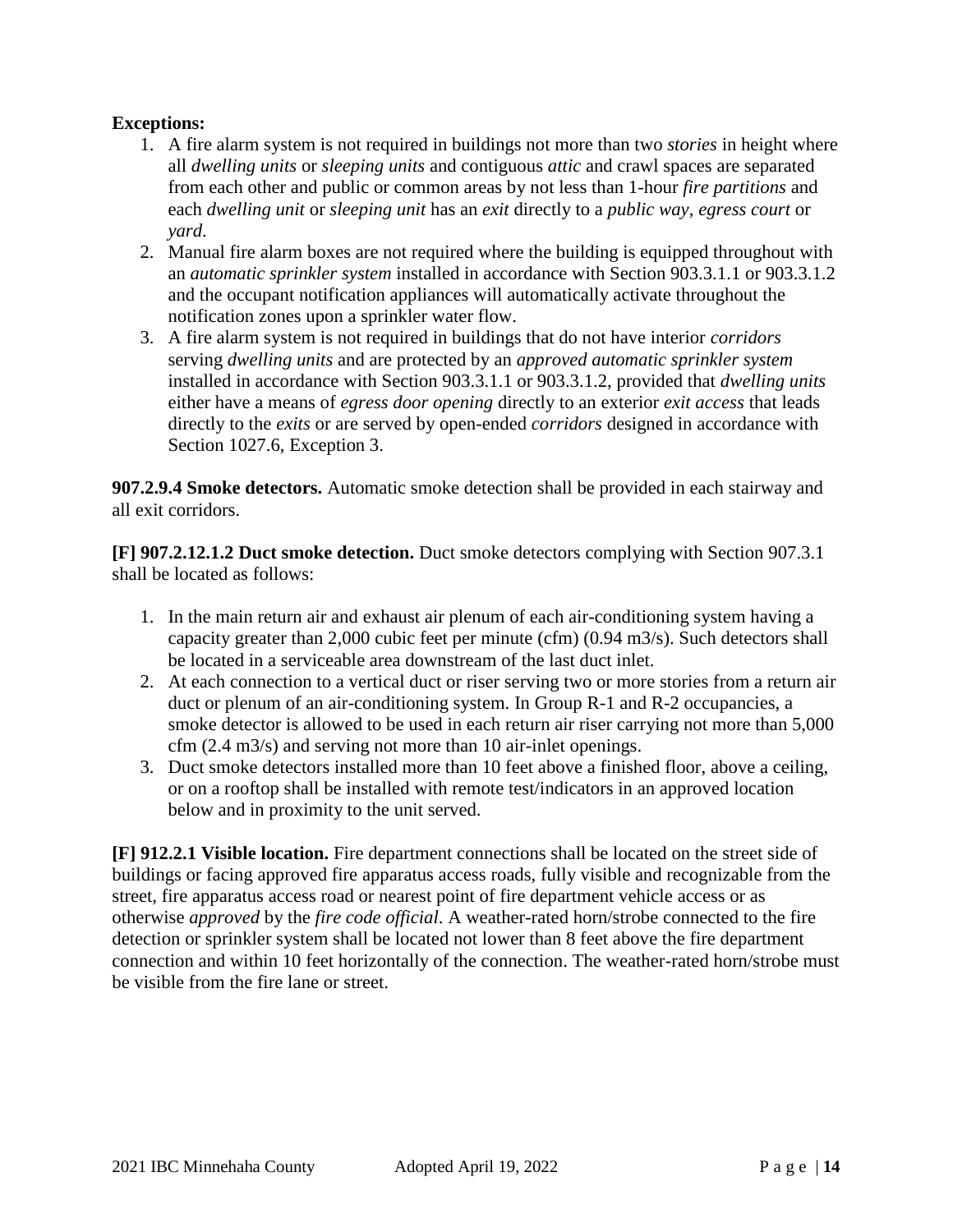| <b>TABLE 1004.5</b>                       |                                         |  |  |  |  |  |
|-------------------------------------------|-----------------------------------------|--|--|--|--|--|
| <b>FLOOR A WANCES PER OCCUPANT</b>        |                                         |  |  |  |  |  |
| <b>FUNCTION OF SPACE</b>                  | <b>OCCUPANT LOAD FACTOR<sup>a</sup></b> |  |  |  |  |  |
| Accessory storage areas, mechanical       | 300 gross                               |  |  |  |  |  |
| equipment room                            |                                         |  |  |  |  |  |
| Agricultural building                     | 300 gross                               |  |  |  |  |  |
| Aircraft hangars                          | 500 gross                               |  |  |  |  |  |
| Airport terminal                          |                                         |  |  |  |  |  |
| Baggage claim                             | 20 gross                                |  |  |  |  |  |
| Baggage handling                          | 300 gross                               |  |  |  |  |  |
| Concourse                                 | 100 gross                               |  |  |  |  |  |
| Waiting areas                             | 15 gross                                |  |  |  |  |  |
| Assembly                                  |                                         |  |  |  |  |  |
| Gaming floors (keno, slots, etc.)         | 11 gross                                |  |  |  |  |  |
| Exhibit gallery and museum                | 30 net                                  |  |  |  |  |  |
| Assembly with fixed seats                 | See Section 1004.6                      |  |  |  |  |  |
| Assembly without fixed seats              |                                         |  |  |  |  |  |
| Concentrated                              | 7 net                                   |  |  |  |  |  |
| (chairs only-not fixed)                   |                                         |  |  |  |  |  |
| Standing space                            | 5 net                                   |  |  |  |  |  |
| Unconcentrated (tables and chairs)        | 15 net                                  |  |  |  |  |  |
| Bowling centers, allow 5 persons for each |                                         |  |  |  |  |  |
| lane including 15 feet of runway, and for | 7 net                                   |  |  |  |  |  |
| additional areas                          |                                         |  |  |  |  |  |
| Business areas                            | 150 gross                               |  |  |  |  |  |
| Concentrated business use areas           | See Section 1004.8                      |  |  |  |  |  |
| Courtrooms—other than fixed seating       | 40 net                                  |  |  |  |  |  |
| areas                                     |                                         |  |  |  |  |  |
| Day care                                  | 35 net                                  |  |  |  |  |  |
| Dormitories                               | 50 gross                                |  |  |  |  |  |
| Educational                               |                                         |  |  |  |  |  |
| Classroom area                            | 25 net                                  |  |  |  |  |  |
| Shops and other vocational room           | 50 net                                  |  |  |  |  |  |
| areas                                     |                                         |  |  |  |  |  |
| Exercise rooms                            | 50 gross                                |  |  |  |  |  |
| Group H-5 fabrication and manufacturing   |                                         |  |  |  |  |  |
| areas                                     | 200 gross                               |  |  |  |  |  |
| Industrial areas                          | 100 gross                               |  |  |  |  |  |
| <b>Institutional</b> areas                |                                         |  |  |  |  |  |
| Inpatient treatment areas                 | 240 gross                               |  |  |  |  |  |
| Outpatient areas                          | $100$ gross                             |  |  |  |  |  |
| Sleeping areas                            | 120 gross                               |  |  |  |  |  |
| Kitchens, commercial                      | 200 gross                               |  |  |  |  |  |
| Library                                   |                                         |  |  |  |  |  |
| Reading rooms                             | 50 net                                  |  |  |  |  |  |
| Stack area                                | 100 gross                               |  |  |  |  |  |
| Locker rooms                              | 50 gross                                |  |  |  |  |  |
| Mall buildings—covered and open           | See Section 402.8.2                     |  |  |  |  |  |
| Mercantile                                | 60 gross                                |  |  |  |  |  |
| Storage, stock, shipping areas            | 300 gross                               |  |  |  |  |  |
|                                           |                                         |  |  |  |  |  |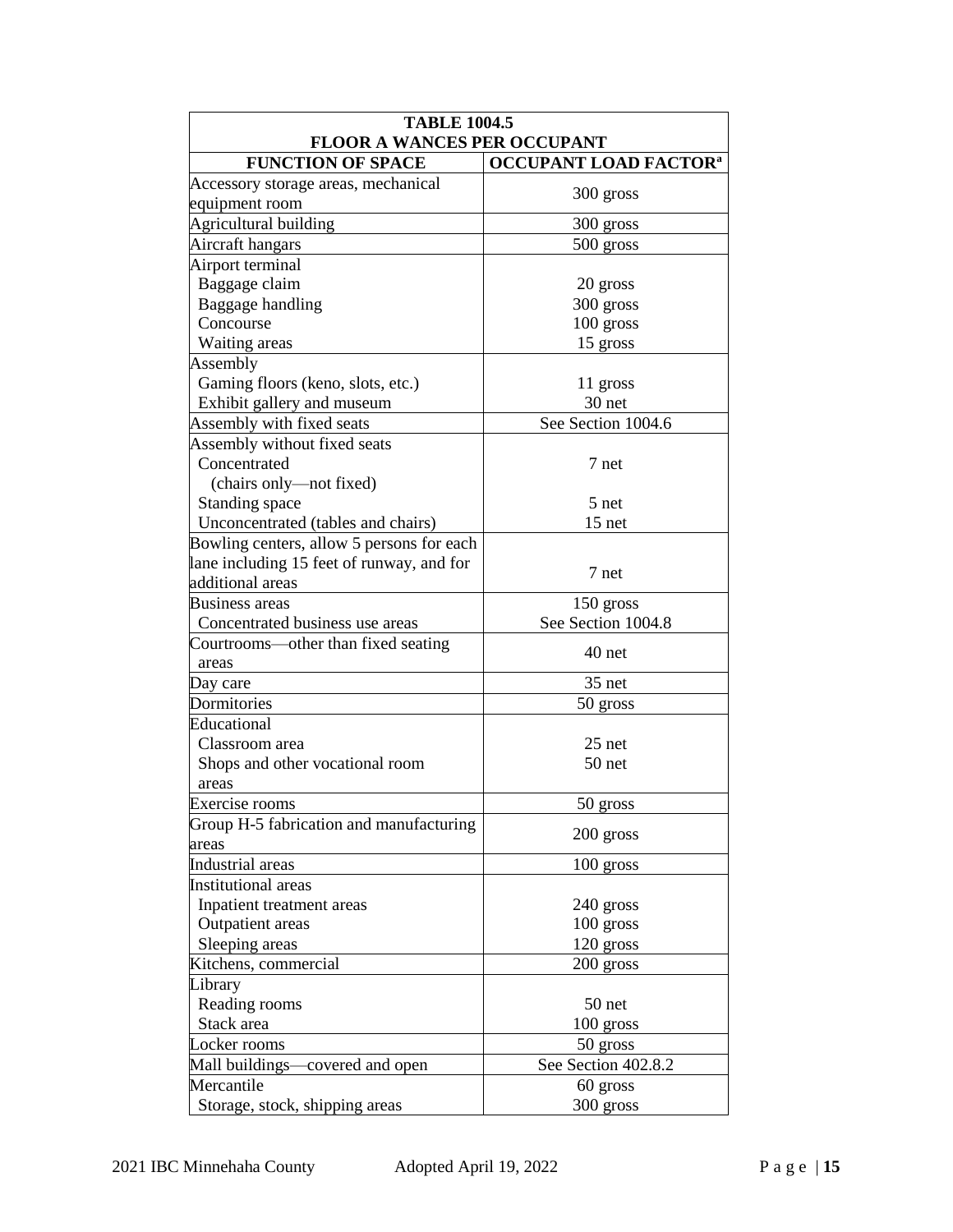| Parking garages               | 200 gross   |
|-------------------------------|-------------|
| Residential                   | $200$ gross |
| Skating rinks, swimming pools |             |
| Rink and pool                 | 50 gross    |
| Decks                         | $15$ gross  |
| Stages and platform           | $15$ net    |
| Warehouses                    | $500$ gross |

For SI: 1 foot = 304.8 mm, 1 square foot =  $0.0929$  m<sup>2</sup>. a. Floor area in square feet per occupant.

**1007.1.1 Two exits or exit access doorways.** Where two *exits, exit access doorways, exit access stairways* or *ramps*, or any combination thereof including the exit access, are required from any portion of the *exit access*, they shall be placed a distance apart equal to not less than one-half of the length of the maximum overall diagonal dimension of the building or area to be served measured in a straight line between them. Interlocking or *scissor stairways* shall be counted as one *exit stairway*.

#### **Exceptions:**

- 1. Where interior *exit stairways* or ramps are interconnected by a 1-hour fire-resistancerated corridor conforming to the requirements of Section 1020, the required exit separation shall be measured along the shortest direct line of travel within the corridor.
- 2. Where a building is equipped throughout with an *automatic sprinkler system* in accordance with Section 903.3.1.1 or 903.3.1.2, the separation distance shall be not less than one-third of the length of the maximum overall diagonal dimension of the area served.

**1007.1.2 Three or more exits or exit access doorways.** Where access to three or more *exits* is required, not less than two *exit* or *exit access doorways* including the exit access shall be arranged in accordance with the provisions of Section 1007.1.1. Additional required *exit* or *exit access doorways* shall be arranged a reasonable distance apart so that if one becomes blocked, the others will be available.

**1010.1.6 Thresholds.** Thresholds at doorways shall not exceed 3/4 inch (19.1 mm) in height above the finished floor or landing for sliding doors serving dwelling units or 1/2 inch (12.7 mm) above the finished floor or landing for other doors. Raised thresholds and floor level changes greater than 1/4 inch (6.4 mm) at doorways shall be beveled with a slope not greater than one unit vertical in two units horizontal (50-percent slope).

- 1. In occupancy Group R-2 or R-3, threshold heights for sliding and side-hinged exterior doors shall be permitted to be up to 8 inches (203 mm) in height if all of the following apply:
	- 1.1 The door is not part of the required *means of egress*.
	- 1.2 The door is not part of an *accessible route* as required by Chapter 11.
	- 1.3 The door is not part of an *Accessible unit, Type A unit* or *Type B unit*.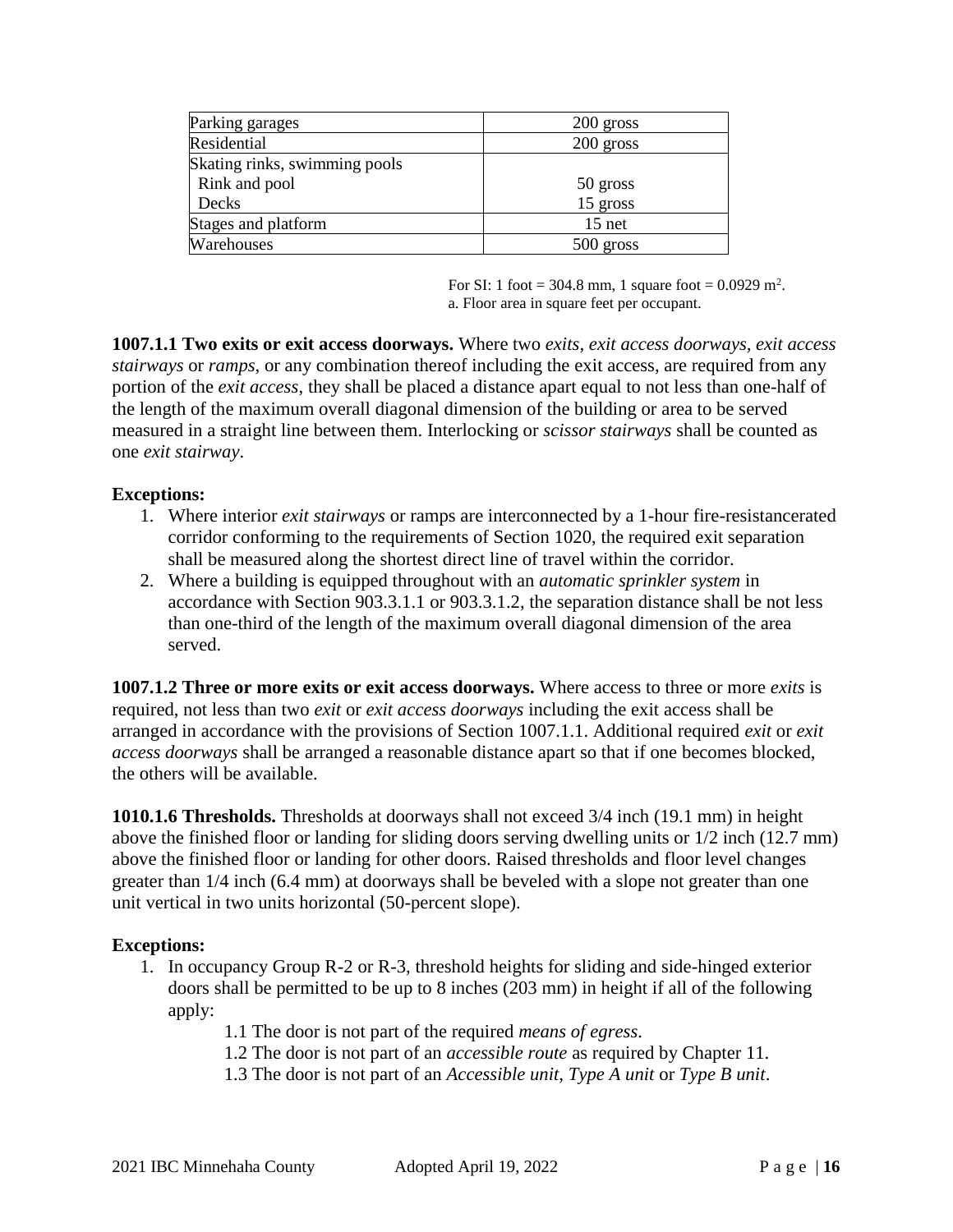2. In *Type B units*, where Exception 5 to Section 1010.1.5 permits a 4-inch (102 mm) elevation change at the door, the threshold height on the exterior side of the door shall not exceed 4 ¾ inches (120 mm) in height above the exterior deck, patio or balcony for sliding doors or  $4\frac{1}{2}$  inches (114 mm) above the exterior deck, patio or balcony for other doors.

**1011.5.2 Riser height and tread depth.** *Stair* riser heights shall be 7 inches (178 mm) maximum and 4 inches (102 mm) minimum. The riser height shall be measured vertically between the *nosings* of adjacent treads. Rectangular tread depths shall be 11 inches (279 mm) minimum measured horizontally between the vertical planes of the foremost projection of adjacent treads and at a right angle to the tread's *nosing*. *Winder* treads shall have a minimum tread depth of 11 inches (279 mm) between the vertical planes of the foremost projection of adjacent treads at the intersections with the walkline and a minimum tread depth of 10 inches (254 mm) within the clear width of the *stair*.

## **Exceptions:**

- 1. *Spiral stairways* in accordance with Section 1011.10.
- 2. *Stairways* connecting stepped *aisles* to cross *aisles* or concourses shall be permitted to use the riser/tread dimension in Section 1029.14.2.
- 3. In Group R-3 occupancies; within *dwelling units* in Group R-2 occupancies; and in Group U occupancies that are accessory to a Group R-3 occupancy or accessory to individual *dwelling units* in Group R-2 occupancies; the maximum riser height shall be 8 inches (203 mm); the mini- mum tread depth shall be 10 inches (254 mm); the minimum *winder* tread depth at the walkline shall be 10 inches (254 mm); and the minimum *winder* tread depth shall be 6 inches (152 mm). A *nosing* projection not less than 3/4 inch (19.1 mm) but not more than 1 ¼ inches (32 mm) shall be provided on *stairways* with solid risers where the tread depth is less than 11 inches (279 mm).
- 4. See Section 503.1 of the *International Existing Building Code* for the replacement of existing *stairways*.
- 5. In Group I-3 facilities, *stairways* providing access to guard towers, observation stations and control rooms, not more than 250 square feet (23 m2) in area, shall be permitted to have a maximum riser height of 8 inches (203 mm) and a minimum tread depth of 9 inches (229 mm).

**1015.4 Opening limitations.** Required guards shall not have openings that allow passage of a sphere 5 inches (127 mm) in diameter from the walking surface to the required guard height.

- 1. The triangular openings at the open sides of a *stair*, formed by the riser, tread and bottom rail shall not allow passage of a sphere 6 inches (152 mm) in diameter.
- 2. At elevated walking surfaces for access to and use of electrical, mechanical or plumbing systems or equipment, *guards* shall not have openings that allow passage of a sphere 21 inches (533 mm) in diameter.
- 3. In areas that are not open to the public within occupancies in Group B, I-3, F, H, M or S, and for *alternating tread devices* and ships ladders, *guards* shall not have openings that allow passage of a sphere 21 inches (533 mm) in diameter.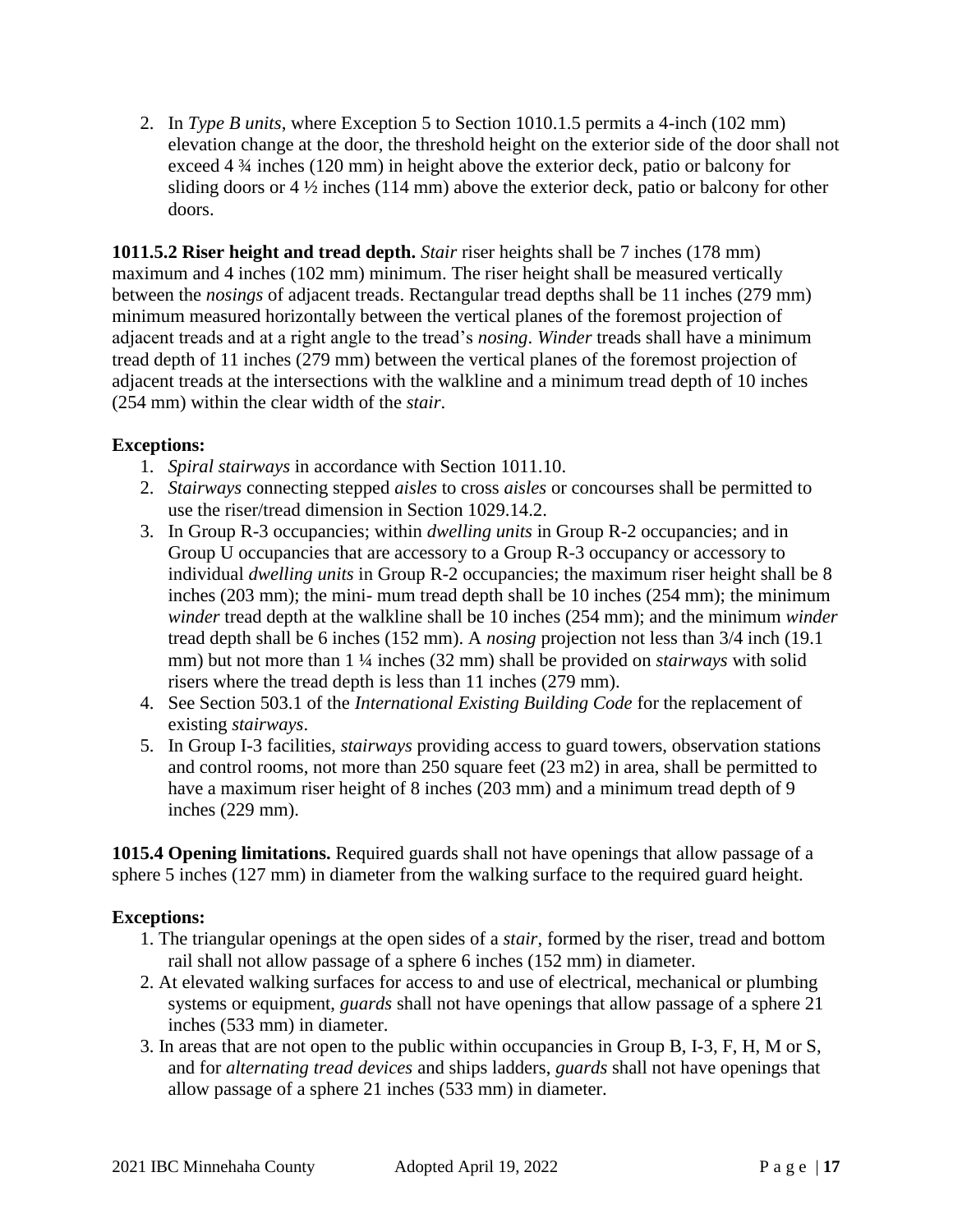- 4. In assembly seating areas, *guards* required at the end of aisles in accordance with Section 1029.17.4 shall not have openings that allow passage of a sphere 5 inches (127mm) in diameter up to a height of 26 inches (660 mm). From a height of 26 inches (660 mm) to 42 inches (1067 mm) above the adjacent walking surfaces, *guards* shall not have openings that allow passage of a sphere 8 inches (203 mm) in diameter.
- 5. Within individual *dwelling units* and *sleeping units* in Group R-2 and R-3 occupancies, *guards* on the open sides of *stairs* shall not have openings that allow passage of a sphere 5 (127mm) inches in diameter.

**1020.4 Dead ends.** Where more than one *exit* or *exit access doorway* is required, the *exit access* shall be arranged such that dead-end *corridors* do not exceed 20 feet (6096 mm) in length.

## **Exceptions:**

- 1. In in Group I-3, Condition 2, 3 or 4, occupancies, the dead end in a *corridor* shall not exceed 50 feet (15 240 mm).
- 2. In occupancies in Groups B, E, F, M, R-1, R-2, S and U, where the building is equipped throughout with an *automatic sprinkler system* in accordance with Section 903.3.1.1, the length of the dead-end *corridors* shall not exceed 50 feet (15 240 mm).
- 3. In occupancies in Groups I-1 where the building is equipped throughout with an automatic sprinkler system in accordance with Section 903.3.1.1, the length of the dead end corridors shall not exceed 30 feet (9,144 mm).
- 4. A dead-end corridor shall not be limited in length where the length of the dead end corridor is less than 2.5 times the least width of the dead-end corridor.
- 5. In Group I-2, Condition 2 occupancies, the length of dead-end corridors that do not serve patient rooms or patient treatment spaces shall not exceed 30 feet (9,144 mm).

**1023.8 Barrier at level of exit discharge.** An *interior exit stairway* and *ramp* shall not continue below its *level of exit discharge* unless an *approved* barrier or a directional exit sign is provided at the *level of exit discharge* to prevent persons from unintentionally continuing into levels below. Directional exit signs shall be provided as specified in Section 1013.

**1031.3.1 Minimum size.** *Emergency escape and rescue openings* shall have a minimum net clear opening of 5.0 square feet  $(0.46 \text{ m}^2)$ .

**1031.3.3 Maximum height from floor.** *Emergency escape and rescue openings* shall have the bottom of the clear opening not greater than 48 inches (1,219 mm) measured from the floor.

**1031.5.2 Ladders or steps.** Window wells with a vertical depth of more than 48 inches (1,219 mm) shall be equipped with an *approved* permanently affixed ladder or steps. Ladders or rungs shall have an inside width of not less than 12 inches (305 mm), shall project not less than 3 inches (76 mm) from the wall and shall be spaced not more than 18 inches (457 mm) on center (o.c.) vertically for the full height of the window well. The ladder or steps shall not encroach into the required dimensions of the window well by more than 6 inches (152 mm). The ladder or steps shall not be obstructed by the *emergency escape and rescue opening*. Ladders or steps required by this section are exempt from the *stairway* requirements of Section 1011.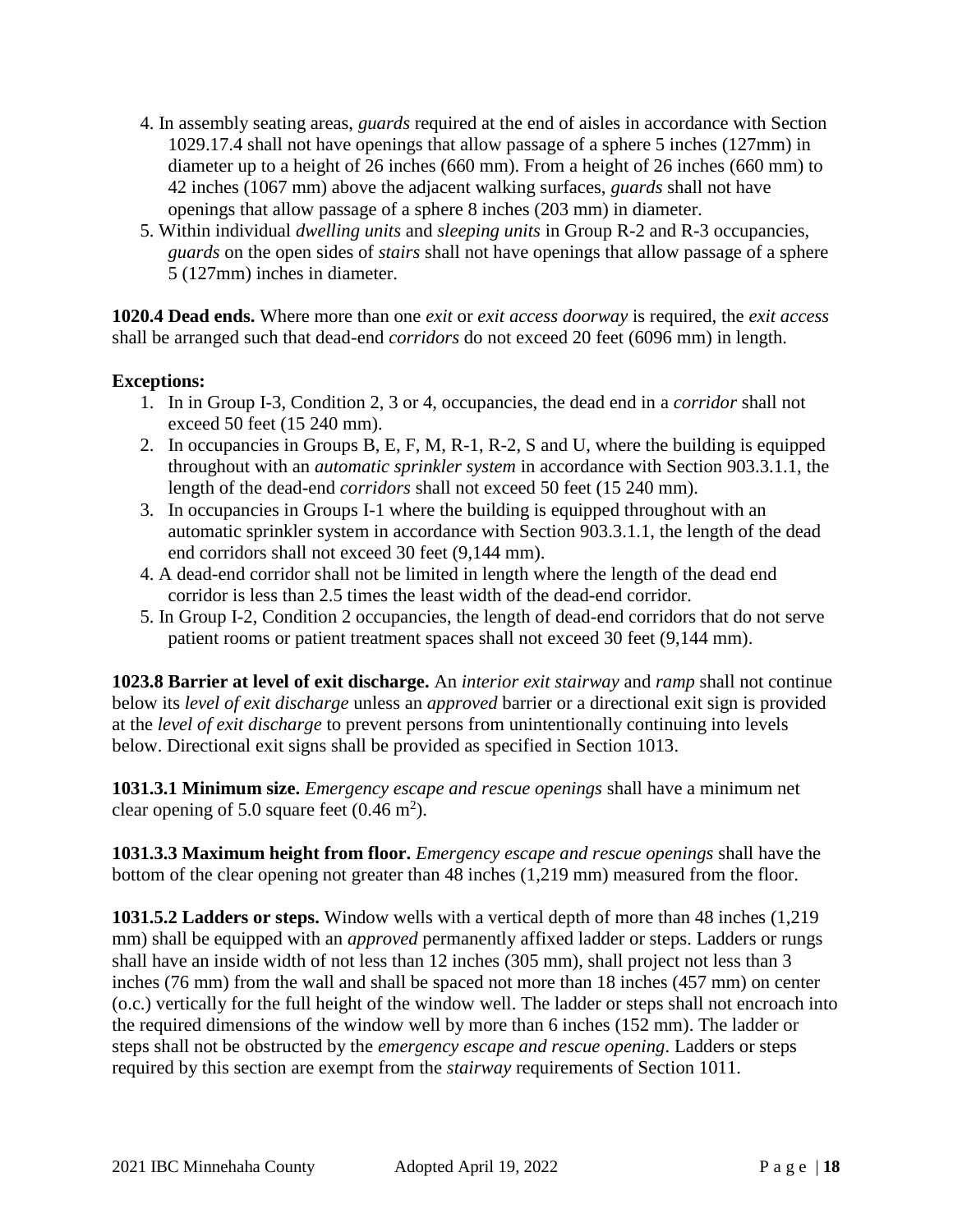**1104.4 Multistory buildings and facilities.** At least one *accessible route* shall connect each *accessible story*, *mezzanine* and occupied roofs in multilevel buildings and *facilities*.

## **Exceptions:**

- 1. An *accessible route* from an accessible level is not required in facilities that are less than three stories in height or have less than 3,000 square feet (278.7 m2) per story. This exception shall not apply to:
	- 1.1 Multiple tenant facilities of Group M occupancies containing five or more tenant spaces used for the sales or rental of goods and where at least one such tenant space is located on a floor level above or below the accessible levels.
	- 1.2 Stories or mezzanines containing offices of health care providers (Group B or I).
	- 1.3 Passenger transportation facilities and air- ports (Group A-3 or B).
	- 1.4 Government buildings.
- 2. *Stories, mezzanines* or occupied roofs that do not contain *accessible* elements or other spaces as determined by Section 1107 or 1108 are not required to be served by an *accessible route* from an *accessible* level.
- 3. In air traffic control towers, an *accessible route* is not required to serve the cab and the floor immediately below the cab.
- 4. Where a two-story building or facility has one story or *mezzanine* with an *occupant load* of five or fewer persons that does not contain *public use* space, that *story* or *mezzanine* shall not be required to be connected by an *accessible route* to the *story* above or below.
- 5. Vertical access to elevated employee work stations within a courtroom is not required at the time of initial construction, provided a ramp, lift, or elevator can be installed without requiring reconfiguration or extension of the courtroom or extension of the electrical system.

**1106.8 Signage.** Accessible parking spaces and access aisles are required to be identified by signs. Signs shall be located at the head of accessible parking stalls and access aisles. The bottom of the lowest signs shall be located at least 60 inches above the pavement. As referenced below, standard and van accessible parking space signs shall state, "RESERVED PARKING" and include the International Symbol of Accessibility; supplemental signage must additionally state, "STATE PERMIT OR LICENSE REQUIRED. \$100 MINIMUM FINE AND CLASS 2 MISDEMEANOR FOR VIOLATORS." A van accessible parking space must have additional signage stating, "VAN ACCESSIBLE." A van accessible access aisle must be provided with signage including the International Symbol of Accessibility which states, "WHEELCHAIR ACCESS AISLE. ABSOLUTELY NO PARKING."

**1106.9 Access aisles and markings.** Each access that is part of an accessible route shall extend the full length of the parking space it serves. The aisle must have diagonally striped markings spaced every 4 feet (1,219 mm). Boundaries of the access aisle must be marked. The end may be a squared or curved shape. Two parking spaces may share an access aisle. Access aisles shall be placed on a level surface with a slope not to exceed 1:48.

Where an access aisle is located immediately adjacent to a sidewalk that provides the closest accessible route, the sidewalk must be provided with a curb ramp access to serve the access aisle.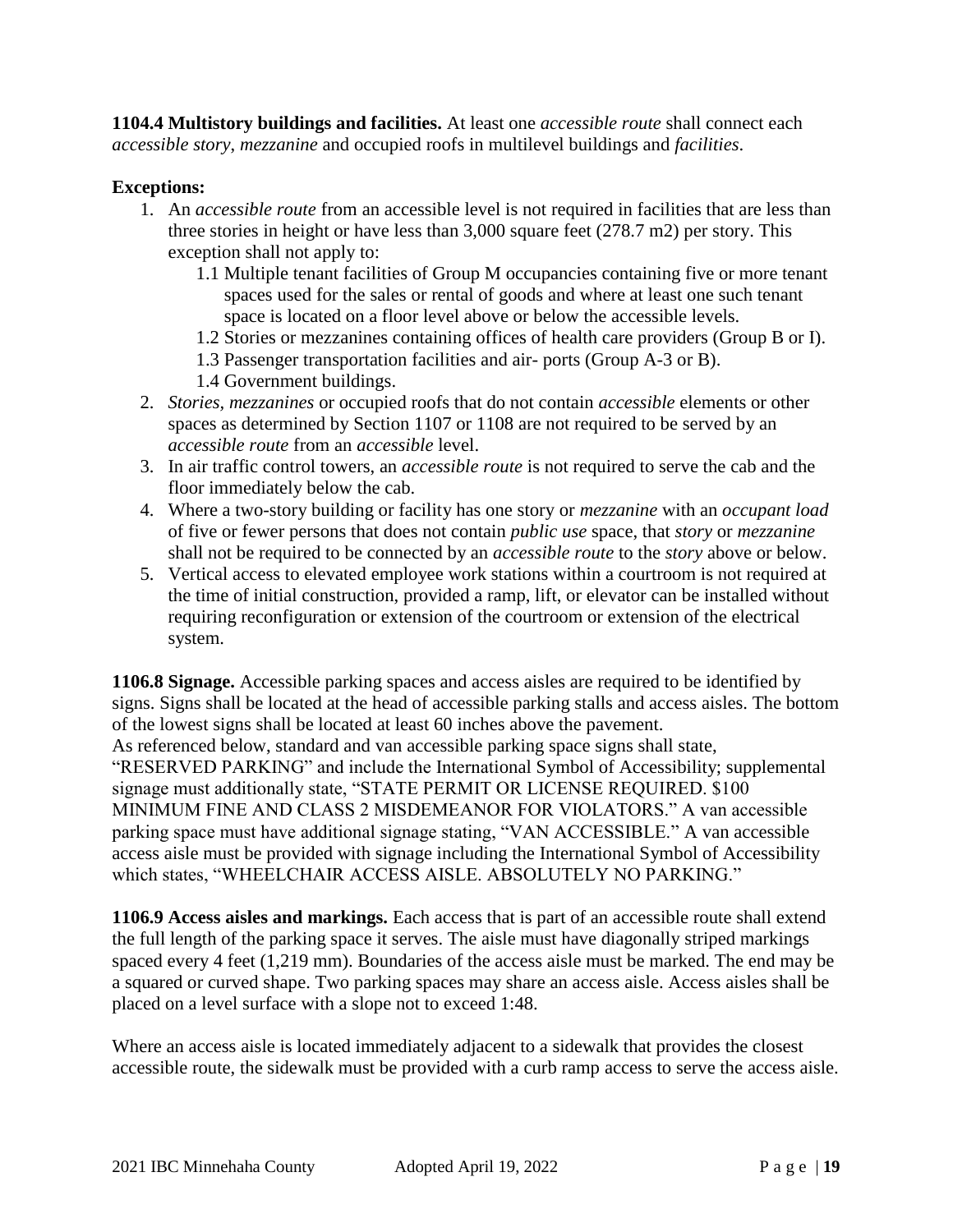

**1107.6.2.2.1 Type A units.** In Group R-2 occupancies containing more than 20 *dwelling units* or *sleeping units*, at least 2 percent but not less than one of the units shall be a *Type A unit*. All Group R-2 units on a *site* shall be considered to determine the total number of units and the required number of *Type A units*. *Type A units* shall be dispersed among the various classes of units.

- 1. The number of Type A units is permitted to be reduced in accordance with Section 1107.7.
- 2. Existing structures on a site shall not contribute to the total number of units on a site.
- 3. The following provisions of the 2009 ICC/ANSI A117.1-2009 referenced in Section 1003 Type A Dwelling are applicable.
	- 3.1 A work surface in the kitchen referenced in Section 1003.12.3 Clear Floor Space of ICC/ANSI A117.1-2009 is not required.
	- 3.2 The reduced work height of the kitchen sink at 34 inches referenced in Section 1003.12.4.2 ICC/ANSI A117.1-2009 is not required.
	- 3.3 Appliances referenced in Section 1003.12.5 Appliances ICC/ANSI A117.1-2009 and Laundry Equipment requires only the clear floor space referenced in Section 305 Clear Floor Space of ICC/ANSI A117.1-2009.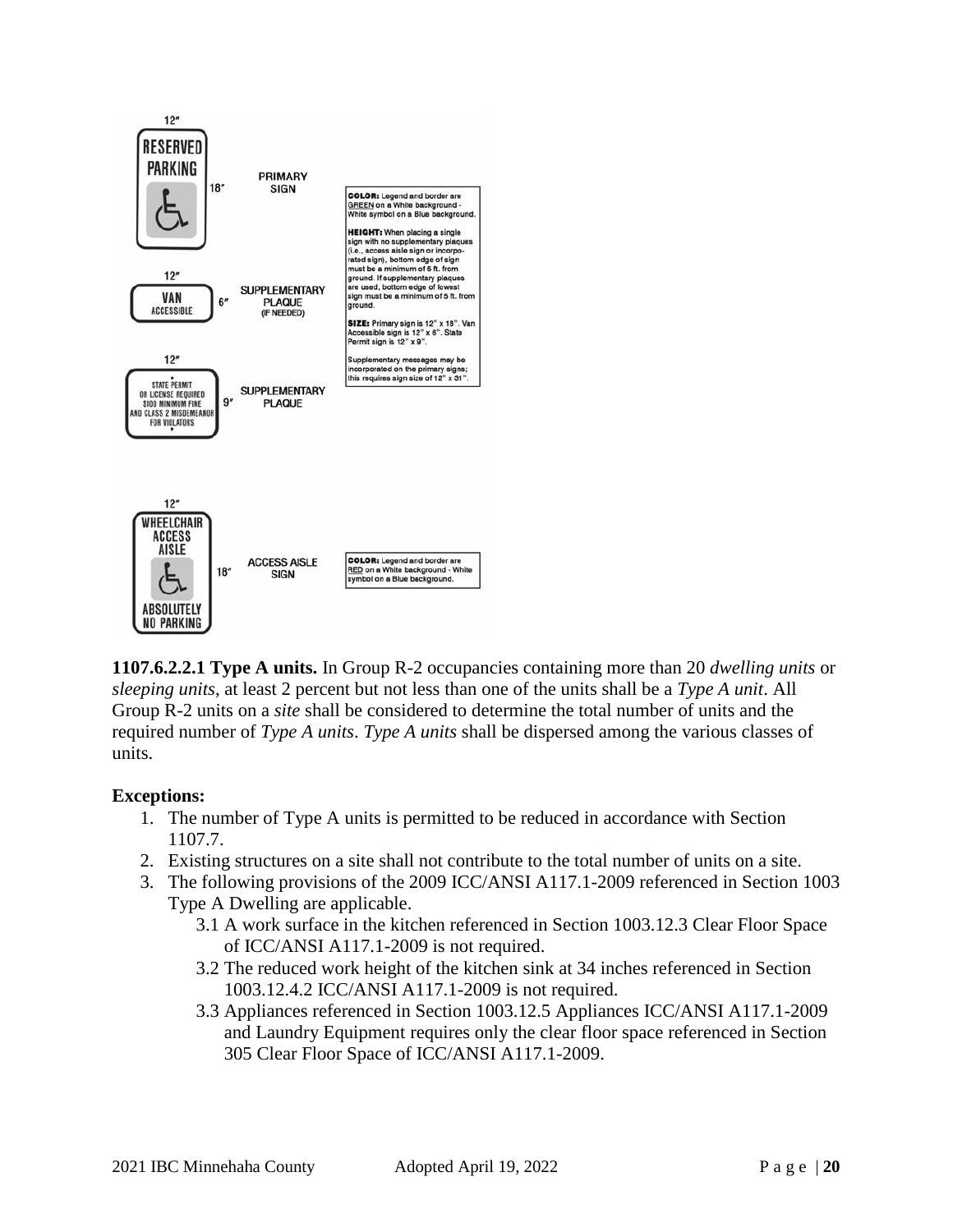**1601.1 Scope.** The provisions of this chapter shall govern the structural design of buildings, structures and portions thereof regulated by this code.

It shall not be the responsibility of the building official to determine engineering requirements of this code. Exclusive of conventional light-frame wood construction provisions referenced in Section 2308, the method to resist loads as referenced in this chapter is the responsibility of a structural engineer or other qualified design professional.

**1612.3 Establishment of flood hazard areas.** To establish *flood hazard areas*, the applicable governing authority shall adopt a flood hazard map and supporting data. The flood hazard map shall include, at a minimum, areas of special flood hazard as identified by the Federal Emergency Management Agency in an engineering report entitled "The Flood Insurance Study for Minnehaha County (and incorporated areas)" dated September 2, 2009, November 16, 2011, March 7, 2017, and October 5, 2017, as amended or revised with the accompanying Flood Insurance Rate Map (FIRM) and Flood Boundary and Floodway Map (FBFM) and related supporting data along with any revisions thereto. The adopted flood hazard map and supporting data are hereby adopted by reference and declared to be part of this section. If there is a conflict between the provisions of this code and the county's 2017 Revised Floodplain Management Ordinance, the provisions of the Floodplain Management Ordinance shall prevail.

**1703.1 Approved agency.** An approved agency or the design professional of record shall provide all information as necessary for the *building official* to deter- mine that the agency meets the applicable requirements specified in Sections 1703.1.1 through 1703.1.3.

**1704.2 Special inspections and tests.** Where application is made to the *building official* for construction as specified in Section 105, the owner or the owner's authorized agent, other than the contractor, shall employ one or more *approved agencies* to provide *special inspections* and tests during construction on the types of work specified in Section 1705 and identify the *approved agencies* to the *building official*. These *special inspections* and tests are in addition to the inspections by the *building official* that are identified in Section 110.

- 1. *Special inspections* and tests are not required for construction of a minor nature or as warranted by conditions in the jurisdiction as *approved* by the *building official*.
- 2. Unless otherwise required by the *building official*, *special inspections* and tests are not required for Group U occupancies that are accessory to a residential occupancy including, but not limited to, those listed in Section 312.1.
- 3. *Special inspections* and tests are not required for portions of structures designed and constructed in accordance with the cold-formed steel light-frame construction provisions of Section 2211.1.2 or the conventional light-frame construction provisions of Section 2308.
- 4. The contractor is permitted to employ the *approved agencies* where the contractor is also the owner.
- 5. The frequency and amount of special inspections shall be as determined by the design professional of record. The continuous and periodic inspections referenced in Tables 1705.2.3, 1705.3, 1705.6, 1705.7, and 1705.8 are considered as guidelines.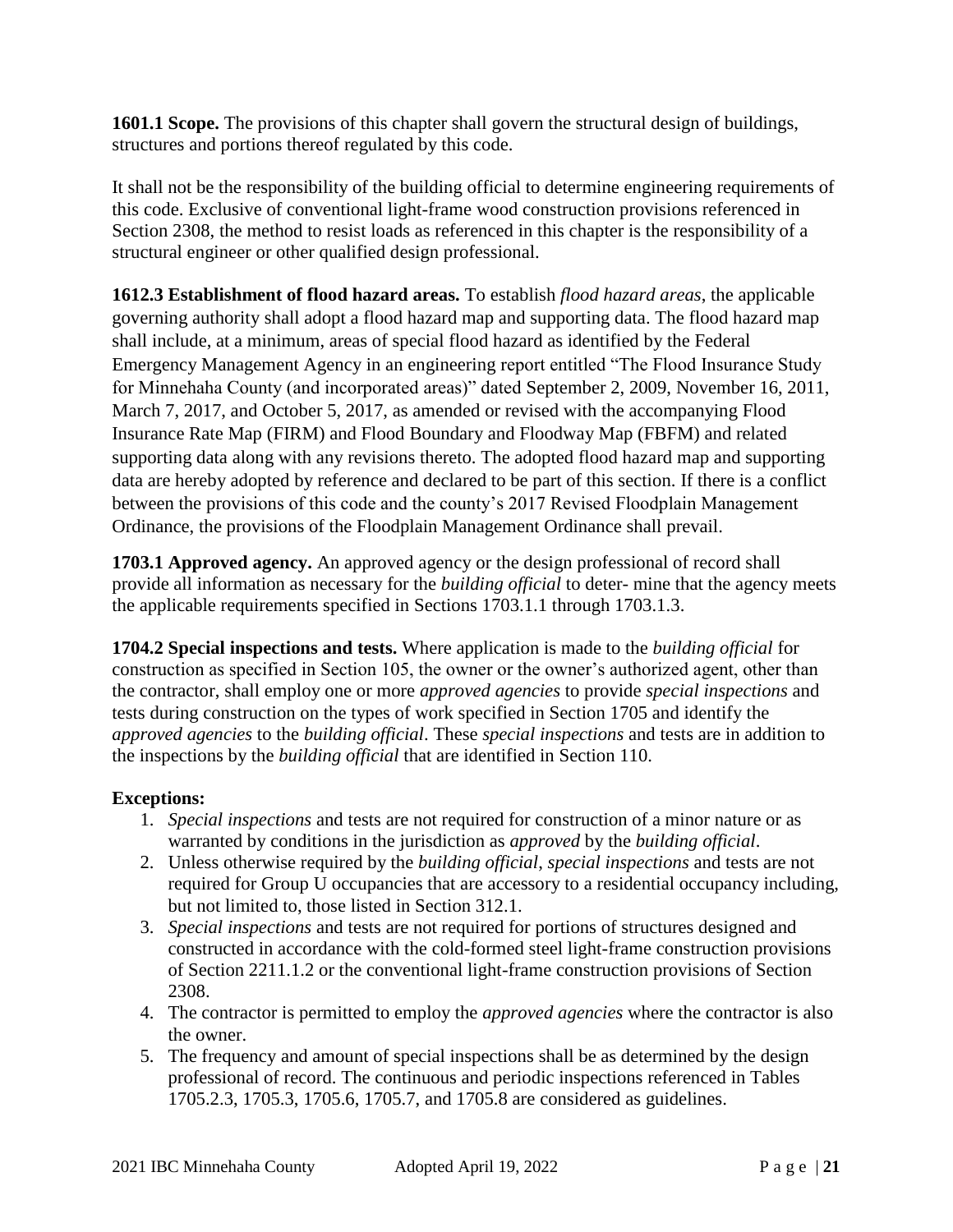**1705.3 Concrete construction.** *Special inspections* and tests of concrete construction shall be performed in accordance with this section and Table 1705.3.

**Exception:** *Special inspections* and tests shall not be required for:

- 1. Isolated spread concrete footings of buildings three stories or less above *grade plane* that are fully supported on earth or rock.
- 2. Continuous concrete footings supporting walls of buildings three stories or less above *grade plane* that are fully supported on earth or rock where:
	- 2.1 The footings support walls of light-frame construction.
	- 2.2 The footings and foundation walls are designed in accordance with Table 1809.7.
	- 2.3 The structural design of the footing is based on a specified compressive strength, *f´c*, not more than 3,000 pounds per square inch (psi) (20.6 MPa), regardless of the compressive strength specified in the *approved construction documents* or used in the footing construction.
- 3. Nonstructural concrete slabs supported directly on the ground, including prestressed slabs on grade, where the effective prestress in the concrete is less than 150 psi (1.03 MPa).
- 4. Concrete foundation walls constructed in accordance with Table 1807.1.6.2.
- 5. Concrete patios, driveways and sidewalks, on grade.

**[BF] 1705.18 Fire-resistant penetrations and joints.** In high-rise buildings or in buildings assigned to Risk Category III or IV special inspections for through-penetrations, membrane penetration fire-stops, fire-resistant joint systems, and perimeter fire containment systems that are tested and listed in accordance with Sections 714.4.1.2, 714.5.1.2, 715.3.1, and 715.4 shall be in accordance with Section 1705.18.1 or 1705.18.2.

**1806.2 Presumptive load-bearing values.** The load-bearing values used in design for supporting soils near the surface shall not exceed the values specified in Table 1806.2 unless data to substantiate the use of higher values are submitted and *approved*. Where the *building official* has reason to doubt the classification, strength or compressibility of the soil, the requirements of Section 1803.5.2 shall be satisfied.

Presumptive load-bearing values shall apply to materials with similar physical characteristics and dispositions. Where a presumed soil-bearing capacity is in excess of 3,000 psf (471 kPA/m), data to substantiate the use of the presumed higher value must be submitted from a soils engineer for approval from the building official. Mud, organic silt, organic clays, peat or unprepared fill shall not be assumed to have a presumptive load-bearing capacity unless data to substantiate the use of such a value are submitted.

**Exception:** A presumptive load-bearing capacity shall be permitted to be used where the *building official* deems the load-bearing capacity of mud, organic silt or unprepared fill is adequate for the support of lightweight or temporary structures.

**1809.5 Frost protection.** Except where otherwise protected from frost, foundations and other permanent supports of buildings and structures shall be protected from frost by one or more of the following methods: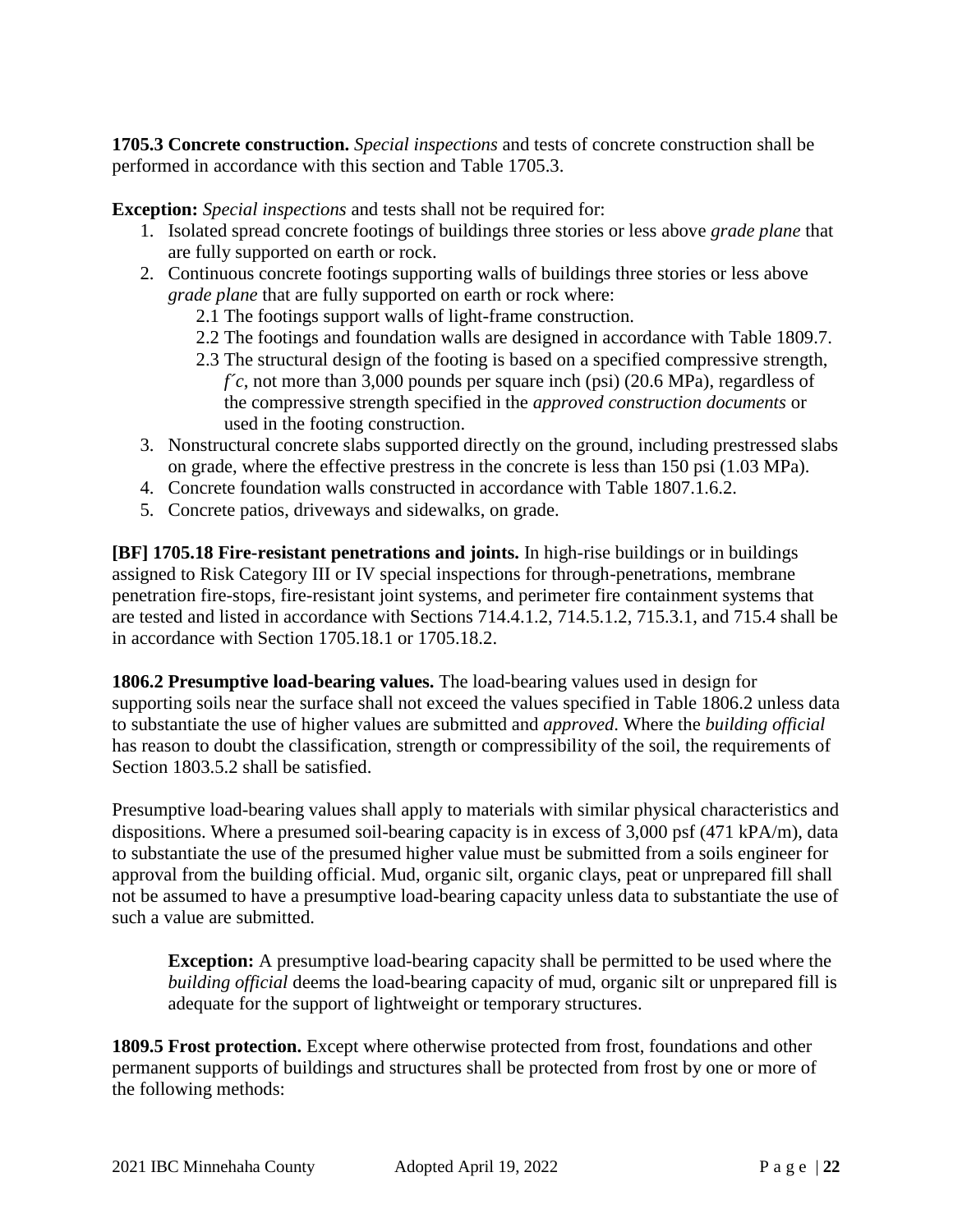- 1. Extending below the frost line of the locality.
- 2. Constructing in accordance with ASCE 32.
- 3. Erecting on solid rock.

**Exception:** Free-standing buildings meeting all of the following conditions shall not be required to be protected:

- 1. Assigned to *Risk Category* I.
- 2. Area of 1500 square feet  $(139 \text{ m}^2)$  or less for light-frame construction or 400 square feet  $(37 \text{ m}^2)$  or less for other than light-frame construction.
- 3. Eave height of 10 feet (3048 mm) or less. Shallow foundations shall not bear on frozen soil unless such frozen condition is of a permanent character.

**P] 2901.1 Scope.** The provisions of this chapter and the *Plumbing Code* shall govern the design, construction, erection and installation of plumbing components, appliances, equipment and systems used in *buildings* and structures covered by this code. Toilet and bathing rooms shall be constructed in accordance with Section 1209. Private sewage disposal systems shall conform to the Plumbing Code. The *International Fire Code*, the *International Property Maintenance Code*  and the Plumbing Code shall govern the use and maintenance of plumbing components, appliances, equipment and systems. The *International Existing Building Code* and the Plumbing Code shall govern the *alteration*, *repair*, relocation, replacement and *addition* of plumbing components, *appliances*, *equipment* and systems.

|     | TABLE 2902.1 [P] TABLE 2902.1 MINNIMUM NUMBER OF REQUIRED PLUMBING FIXTURES <sup>a</sup> (See Sections 2902.1.1 and 2902.2) |                                                                                                                                                               |                                                                                                |                                                                                               |                                                                                       |              |                             |                                                     |                   |
|-----|-----------------------------------------------------------------------------------------------------------------------------|---------------------------------------------------------------------------------------------------------------------------------------------------------------|------------------------------------------------------------------------------------------------|-----------------------------------------------------------------------------------------------|---------------------------------------------------------------------------------------|--------------|-----------------------------|-----------------------------------------------------|-------------------|
| No. | <b>CLASSIFIC</b><br><b>ATION</b>                                                                                            | <b>DESCRIPTION</b>                                                                                                                                            | <b>WATER CLOSETS</b><br>(URINALS SEE<br>SECTION 2902.1.4)                                      |                                                                                               | <b>LAVATORIES</b>                                                                     |              | BATHTUBS/<br><b>SHOWERS</b> | <b>DRINKING</b><br><b>FOUNTAINS</b><br>(SEE SECTION | <b>OTHER</b>      |
|     |                                                                                                                             |                                                                                                                                                               | Male                                                                                           | Female                                                                                        | Male                                                                                  | Female       |                             | 2902.1.5                                            |                   |
|     |                                                                                                                             | Theaters and other<br>buildings for the performing<br>arts and motion pictures <sup>d</sup>                                                                   | 1 per 125                                                                                      | 1 per 65                                                                                      |                                                                                       | 1 per 200    |                             | 1 per 500                                           | 1 service<br>sink |
|     |                                                                                                                             | Nightclubs, bars, taverns,<br>dance halls and buildings<br>for similar purposes <sup>d</sup>                                                                  | 1 per 40                                                                                       | 1 per 40                                                                                      |                                                                                       | 1 per 75     |                             | 1 per 500                                           | 1 service<br>sink |
|     |                                                                                                                             | Restaurants, banquet halls<br>and food courts <sup>d</sup>                                                                                                    | 1 per 75                                                                                       | 1 per 75                                                                                      |                                                                                       | 1 per 200    | $\blacksquare$              | 1 per 500                                           | 1 service<br>sink |
| 1   | Assembly                                                                                                                    | Casino gaming areas                                                                                                                                           | 1 per 100<br>for the first<br>400 and 1<br>per 250 for<br>the<br>remainder<br>exceeding<br>400 | 1 per 50<br>for the first<br>400 and 1<br>per 150 for<br>the<br>remainder<br>exceeding<br>400 | 1 per 250 for the<br>first 750 and 1 per<br>500 for the<br>remainder<br>exceeding 750 |              |                             | 1 per 1,000                                         | 1 service<br>sink |
|     |                                                                                                                             | Auditoriums without<br>permanent seating, art<br>galleries, exhibition halls,<br>museums, lecture halls,<br>libraries, arcades and<br>gymnasiums <sup>d</sup> | 1 per 125                                                                                      | 1 per 65                                                                                      |                                                                                       | 1 per 200    |                             | 1 per 500                                           | 1 service<br>sink |
|     |                                                                                                                             | Passenger terminals and<br>transportation facilities <sup>d</sup>                                                                                             | 1 per 500                                                                                      | 1 per 500                                                                                     | 1 per 750                                                                             |              | ä,                          | 1 per 1,000                                         | 1 service<br>sink |
|     |                                                                                                                             | Places of worship and<br>other religious services <sup>d</sup>                                                                                                | 1 per 150                                                                                      | 1 per 75                                                                                      | 1 per 200                                                                             |              | $\blacksquare$              | 1 per 1,000                                         | 1 service<br>sink |
|     |                                                                                                                             | Coliseums, arenas, skating<br>rinks, pools and tennis<br>courts for indoor sporting<br>events and activities                                                  | 1 per 120                                                                                      | 1 per 60                                                                                      | 1 per<br>200                                                                          | 1 per<br>150 |                             | 1 per 1,000                                         | 1 service<br>sink |
|     |                                                                                                                             | Stadiums, amusement<br>parks, bleachers and<br>grandstands for outdoor<br>sporting events and<br>activities <sup>f</sup>                                      | 1 per 120                                                                                      | 1 per 60                                                                                      | 1 per<br>200                                                                          | 1 per<br>150 |                             | 1 per 1,000                                         | 1 service<br>sink |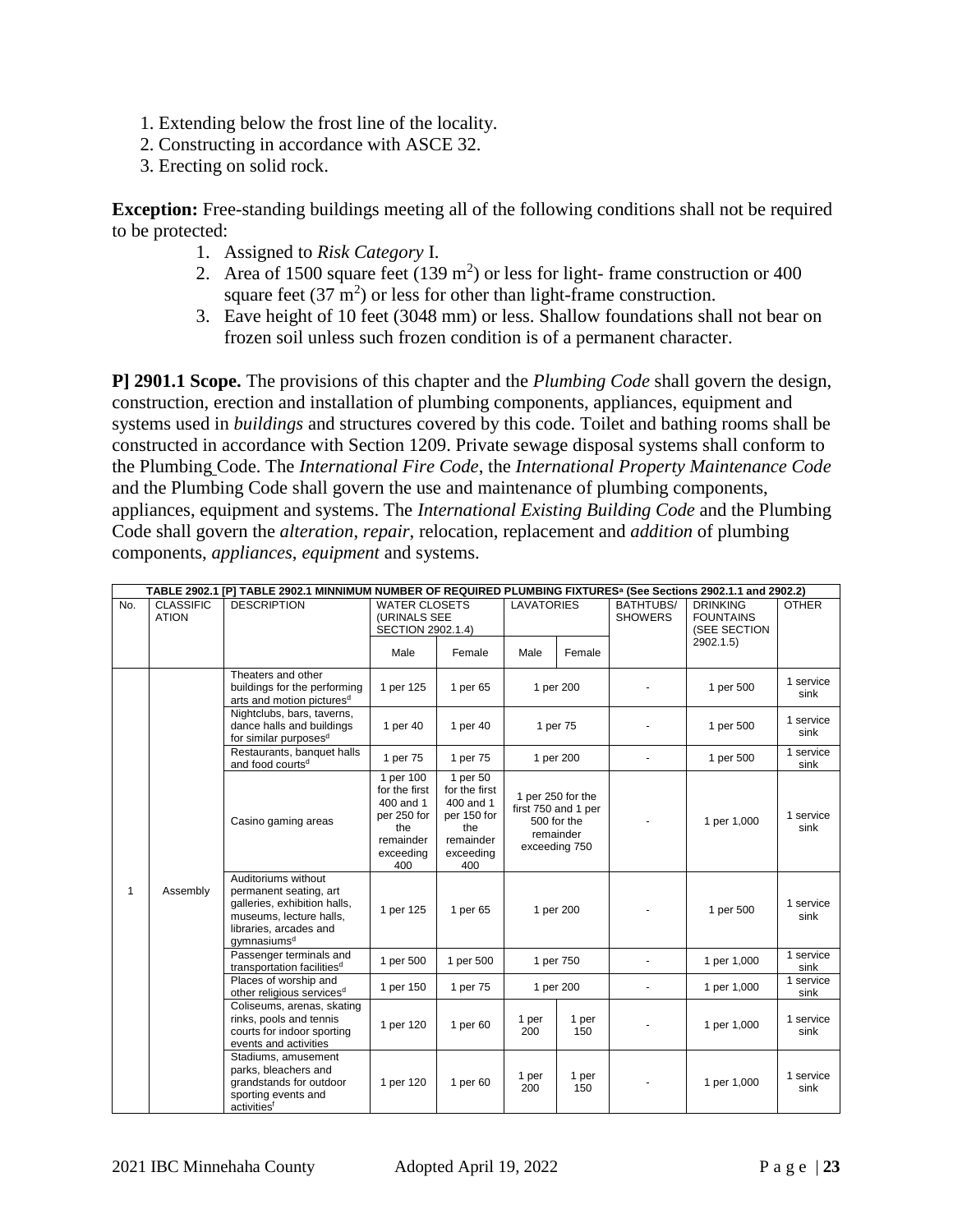| 2              | <b>Business</b>           | Buildings for the<br>transaction of business,<br>professional services,<br>other services involving<br>merchandise, office<br>building, banks, light<br>industrial, ambulatory care<br>and similar uses | 1 per 25 for the first 50<br>and 1 per 50 for the<br>remainder exceeding 50 | 1 per 40 for the<br>first 80 and 1 per<br>80 for the<br>remainder<br>exceeding 80 |                        | 1 per 100   | 1 service<br>sink                                                                                             |
|----------------|---------------------------|---------------------------------------------------------------------------------------------------------------------------------------------------------------------------------------------------------|-----------------------------------------------------------------------------|-----------------------------------------------------------------------------------|------------------------|-------------|---------------------------------------------------------------------------------------------------------------|
| 3              | Educational               | <b>Educational facilities</b>                                                                                                                                                                           | 1 per 50                                                                    | 1 per 50                                                                          | $\blacksquare$         | 1 per 100   | 1 service<br>sink                                                                                             |
| 4              | Factory and<br>industrial | Structures in which<br>occupants are engaged in<br>work fabricating, assembly<br>or processing of products<br>or materials                                                                              | 1 per 100                                                                   | 1 per 100                                                                         |                        | 1 per 400   | 1 service<br>sink                                                                                             |
|                |                           | <b>Custodial Care Facilities</b>                                                                                                                                                                        | 1 per 10                                                                    | 1 per 10                                                                          | 1 per $8$              | 1 per 100   | 1 service<br>sink                                                                                             |
|                |                           | Medical care recipients in<br>hospitals and nursing<br>homesb                                                                                                                                           | 1 per room <sup>c</sup>                                                     | 1 per room <sup>c</sup>                                                           | 1 per 15               | 1 per 100   | 1 service<br>sink                                                                                             |
|                |                           | Employees in hospital and<br>nursing homes <sup>b</sup>                                                                                                                                                 | 1 per 25                                                                    | 1 per 35                                                                          | $\omega$               | 1 per 100   | $\blacksquare$                                                                                                |
|                |                           | Visitors in hospitals and<br>nursing homes                                                                                                                                                              | 1 per 75                                                                    | 1 per 100                                                                         | $\blacksquare$         | 1 per 500   |                                                                                                               |
| 5              | Institutional             | Prisonsb                                                                                                                                                                                                | 1 per cell                                                                  | 1 per cell                                                                        | 1 per 15               | 1 per 100   | 1 service<br>sink                                                                                             |
|                |                           | Reformatories, detention<br>centers and correctional<br>centers <sup>b</sup>                                                                                                                            | 1 per 15                                                                    | 1 per 15                                                                          | 1 per 15               | 1 per 100   | 1 service<br>sink                                                                                             |
|                |                           | Emplovees in<br>reformatories, detention<br>centers and correctional<br>centers <sup>b</sup>                                                                                                            | 1 per 25                                                                    | 1 per 35                                                                          |                        | 1 per 100   |                                                                                                               |
|                |                           | Adult day care and child<br>day care                                                                                                                                                                    | 1 per 15                                                                    | 1 per 15                                                                          | $\mathbf{1}$           | 1 per 100   | 1 service<br>sink                                                                                             |
| 6              | Mercantile                | Retail stores, service<br>stations, shops,<br>salesrooms, markets and<br>shopping centers                                                                                                               | 1 per 500                                                                   | 1 per 750                                                                         |                        | 1 per 1,000 | 1 service<br>sink <sup>e</sup>                                                                                |
|                |                           | Hotels, motels, boarding<br>houses (transient)                                                                                                                                                          | 1 per sleeping unit                                                         | 1 per sleeping unit                                                               | 1 per<br>sleeping unit |             | 1 service<br>sink                                                                                             |
|                |                           | Dormitories, fraternities,<br>sororities and boarding<br>houses (not transient)                                                                                                                         | 1 per 10                                                                    | 1 per 10                                                                          | 1 per $8$              | 1 per 100   | 1 service<br>sink                                                                                             |
| $\overline{7}$ | Residential               | Apartment house                                                                                                                                                                                         | 1 per dwelling unit                                                         | 1 per dwelling unit                                                               | 1 per<br>dwelling unit |             | 1 kitchen<br>sink per<br>dwelling<br>unit; 1<br>automatic<br>clothes<br>washer<br>per 20<br>dwelling<br>units |
|                |                           | One-and two-family<br>dwellings and lodging<br>houses with five or fewer<br>guestrooms                                                                                                                  | 1 per dwelling unit                                                         | 1 per 10                                                                          | 1 per<br>dwelling unit |             | 1 kitchen<br>sink per<br>dwelling<br>unit; 1<br>automatic<br>clothes<br>washer<br>per<br>dwelling<br>unit     |
|                |                           | Congregate living facilities<br>with 16 or few persons                                                                                                                                                  | 1 per 10                                                                    | 1 per 10                                                                          | 1 per $8$              | 1 per 100   | 1 service<br>sink                                                                                             |
| 8              | Storage                   | Structures for the storage<br>of goods, warehouses,<br>storehouses and freight<br>depots, low and moderate<br>hazard                                                                                    | 1 per 100                                                                   | 1 per 100                                                                         |                        | 1 per 1,000 | 1 service<br>sink                                                                                             |

a. The fixtures shown are based on one fixture being the minimum required for the number of persons indicated or any fraction of the number of persons indicated. The number of occupants shall be determined by this code.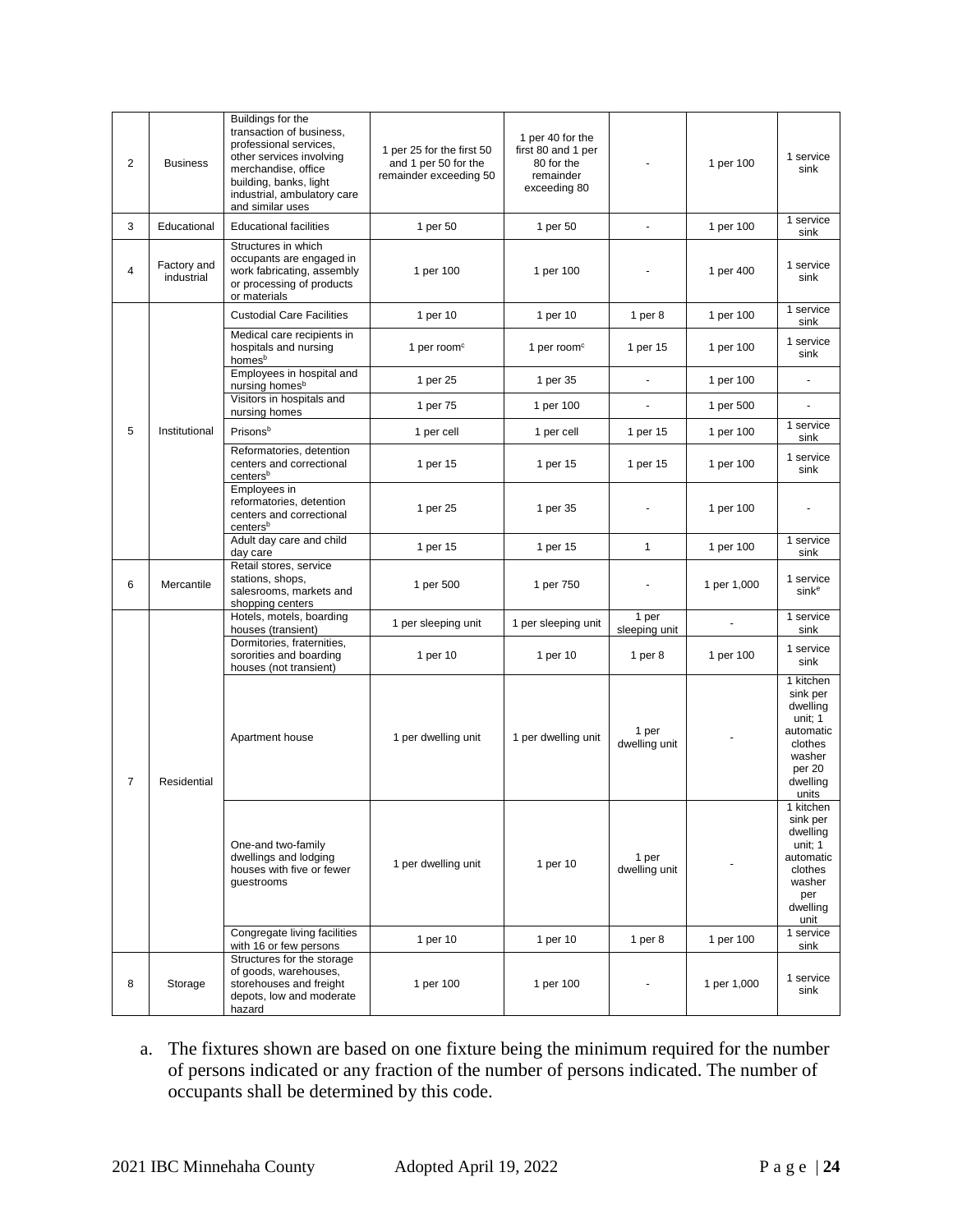- b. Toilet facilities for employees shall be separate from facilities for inmates or care recipients.
- c. A single-occupant toilet room with one water closet and one lavatory serving not more than two adjacent patient sleeping units shall be permitted, provided that each patient sleeping unit has direct access to the toilet room and provisions for privacy for the toilet room user are provided.
- d. The occupant load for seasonal outdoor seating and entertainment areas shall be included when determining the minimum number of facilities required.
- e. For business and mercantile classifications with an occupant load of 15 or fewer, a service sink shall not be required.
- f. The required number and type of plumbing fixtures for outdoor swimming pools shall be in accordance with Section 609 of the *International Swimming Pool and Spa Code*.

**2902.1.4 Substitution for water closets.** In a toilet room or bathroom, urinals shall not be substituted for more than 67 percent of the required water closets.

**2902.1.5 Drinking fountains.** Where water is served in restaurants or where bottled water is served in other occupancies, drinking fountains shall not be required. Drinking fountains shall not be installed in public restrooms.

**[P] 2902.2 Separate facilities.** Where plumbing fixtures are required, separate facilities shall be provided for each sex.

- 1. Separate facilities shall not be required for dwelling units and sleeping units.
- 2. Separate facilities shall not be required in structures or tenant spaces with a total occupant load, including both employees and customers, of 15 or fewer.
- 3. Separate facilities shall not be required in mercantile occupancies in which the maximum occupant load is 100 or fewer.
- 4. Separate facilities shall not be required in business occupancies in which the maximum occupant load is 25 or fewer.
- 5. Separate facilities shall not be required to be designated by sex where single-user toilets rooms are provided in accordance with Section 2902.1.2.
- 6. Separate facilities shall not be required where rooms having both water closets and lavatory fixtures are designed for use by both sexes and privacy for water closets are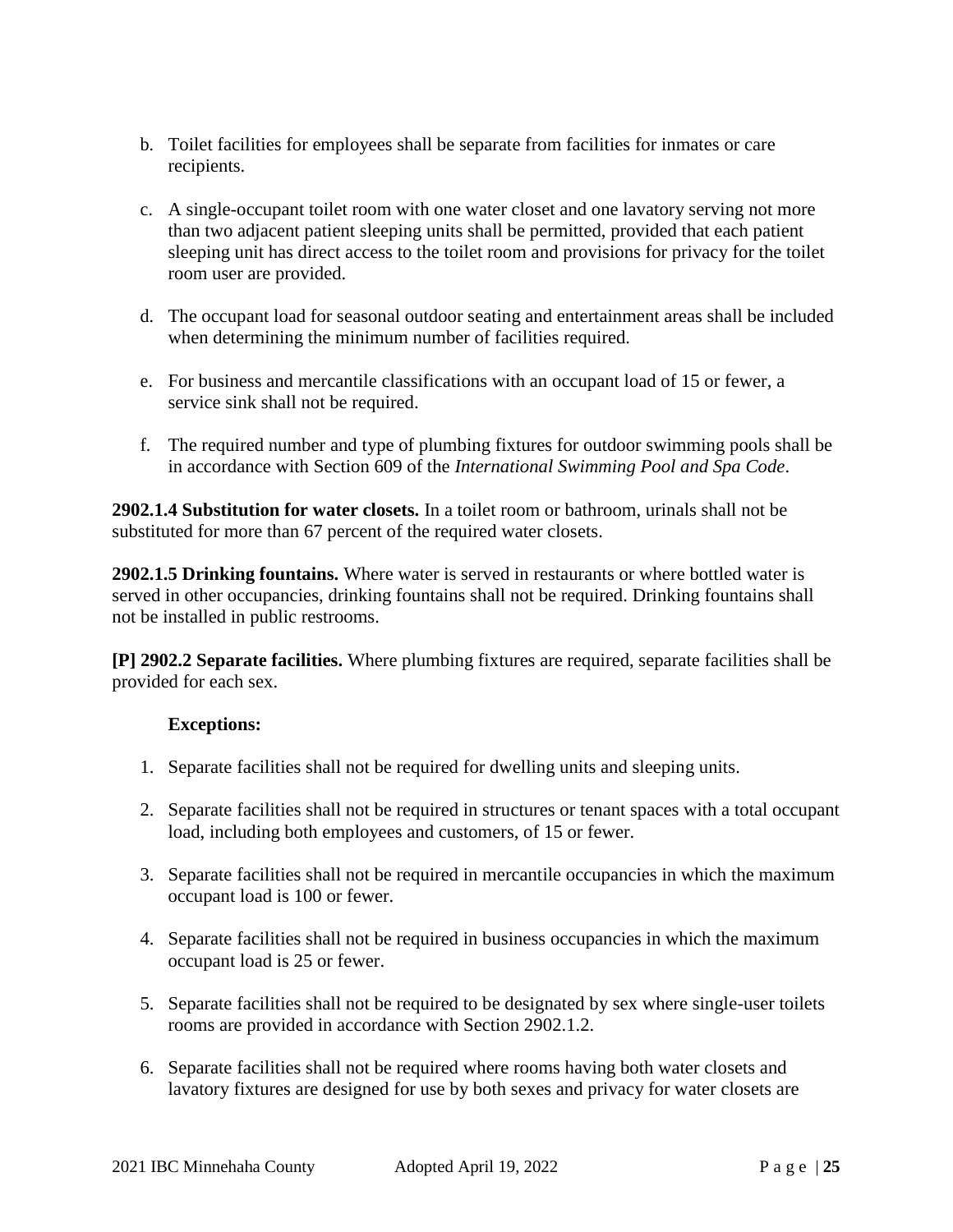installed in accordance with Section 2903.1.4. Urinals shall be located in an area visually separated from the remainder of the facility or each urinal that is provided shall be located in a stall.

**[P] 2902.6 Small occupancies.** Drinking fountains and service sinks shall not be required for an occupant load of 15 or fewer.

**3111.2 Solar thermal systems.** Solar thermal systems shall be designed and installed in accordance with this section, the, the International Mechanical Code and the International Fire Code. Where light-transmitting plastic covers are used, solar thermal collectors shall be designed in accordance with Section 2606.12.

**Section 3114 PUBLIC USE RESTROOM BUILDINGS IN FLOOD HAZARD AREAS.** Not adopted by the county.

**3109.1 General.** Swimming pools shall comply with the requirements of Sections 3109.2 through 3109.5 and other applicable sections of this code. These requirements shall be applicable to all new swimming pools hereafter constructed and shall apply to all existing pools that have a depth of 18 inches or more of water. No person in possession of land within the County, either as an owner, purchaser, lessee, tenant, or a licensee, upon which is situated a swimming pool having a depth of 18 inches or more, shall fail to provide and maintain such a fence or wall as herein provided.

Exception: A property which meets **all** of the following standards and has an outdoor swimming pool shall be exempt from the requirements of Sections 3109.4.1 & 3109.4.7.

- 1. The property is not within a residential zoning district.
- 2. The property is not located within a platted subdivision of five or more lots.
- 3. The swimming pool is greater than 500 feet from any dwelling other than a dwelling located on the same property.

**3109.2 Public swimming pools.** Public swimming pools shall be completely enclosed by a fence not less than 4 feet (1290 mm) in height or a screen enclosure. Openings in the fence shall not permit the passage of a 4-inch-diameter (102 mm) sphere. The fence or screen enclosure shall be equipped with self-closing and self-latching gates.

**3109.3 Residential swimming pools.** Residential swimming pools shall be completely enclosed by a barrier complying with Sections 3109.3.1 through 3109.3.3.

**3109.3.1 Barrier height and clearances.** The top of the barrier shall be not less than 42 inches (1,066 mm) above grade measured on the side of the barrier that faces away from the swimming pool. The vertical clearance between grade and the bottom of the barrier shall be not greater than 2 inches (51 mm) measured on the side of the barrier that faces away from the swimming pool. Where the top of the pool structure is above grade, the barrier is authorized to be at ground level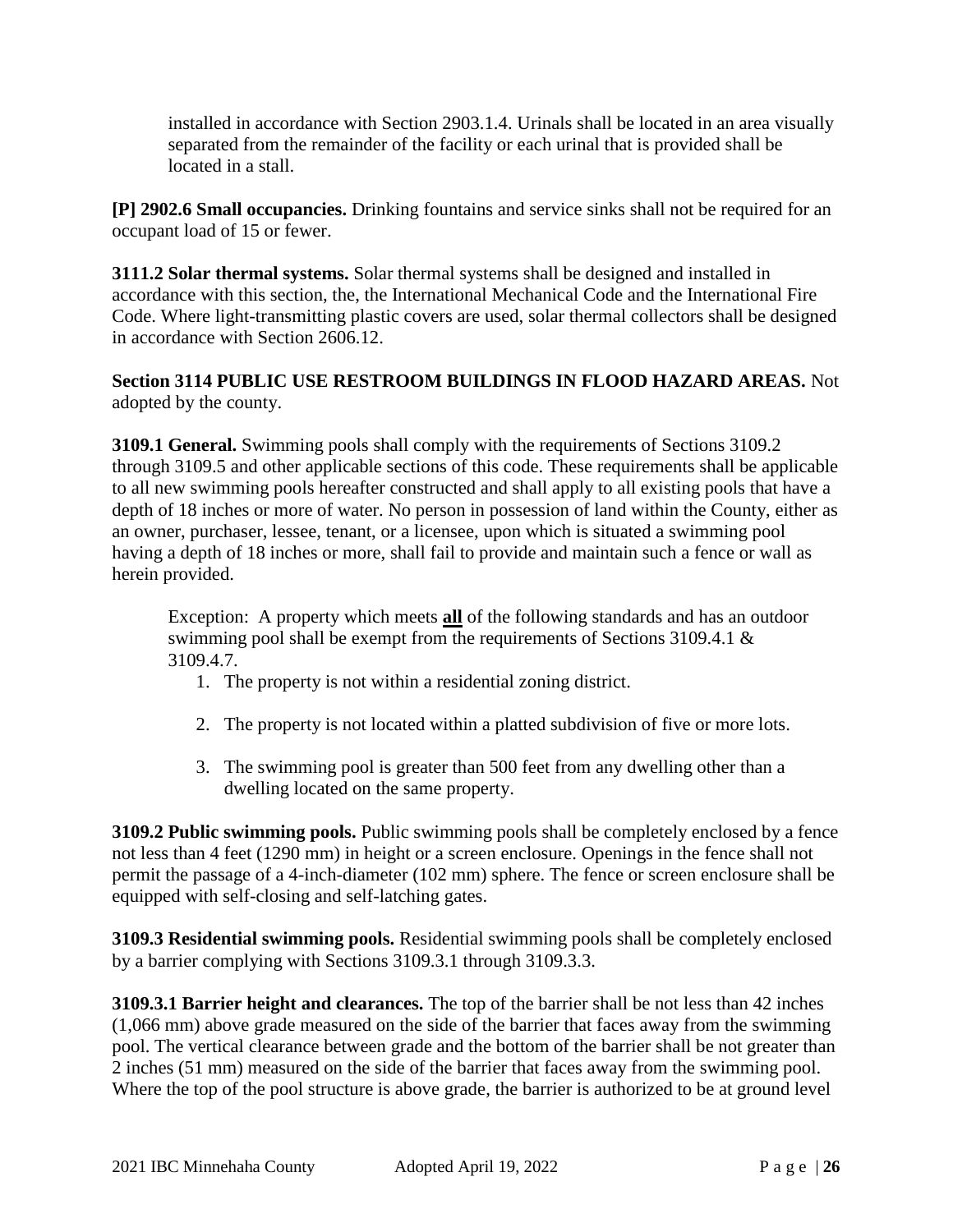or mounted on top of the pool structure, and the vertical clearance between the top of the pool structure and the bottom of the barrier shall be not greater than 4 inches (102 mm).

**3109.3.1.1 Openings.** Openings in the barrier shall not allow passage of a 4-inch-diameter sphere.

**3109.3.1.2 Solid barrier surfaces.** Solid barriers which do not have openings shall not contain indentations or protrusions except for normal construction tolerances and tooled masonry joints.

**3109.3.1.3 Gates.** Access doors or gates shall comply with the requirements of Sections 3109.3.1.1 through 3109.3.1.2 and shall be equipped to accommodate a locking device. Pedestrian access doors or gates shall be self-closing gates other than pedestrian access doors or gates shall have a self-latching device.

**3109.3.1.4 Pool structure as barrier.** Where an above-ground pool structure is used as a barrier or where the barrier is mounted on top of the pool structure, and the means of access is a ladder or steps, then the ladder or steps shall be surrounded by a barrier that meets the requirements of Sections 3109.3.1.1 through 3109.3.1.3. Where the ladder or steps are secured, locked or removed, any opening created shall not allow the passage of a 4-inch-diameter (102 mm) sphere.

**3109.3.2 Prohibited Locations.** Barriers shall be located so as to prohibit permanent structures, equipment or similar objects from being used to climb the barriers.

**3109.3.3 Modifications.** Modification in individual cases, upon a showing of good cause with respect to height, nature, or location of a fence, wall, gates, or latches, or the necessity thereof, may be made by the building official, provided the protection as sought hereunder is not reduced thereby. The building official may grant permission for other protective devices or structures to be used as long as the degree of protection afforded by this substitute device or structure is not less than the protection afforded by the wall, fence, gate, or latch described herein. A reasonable period within which to comply with the requirements of this section for existing swimming pools shall be allowed, which period shall not exceed 90 days after notification by the building official.

**3109.4 Entrapment avoidance.** Suction outlets shall be designed and installed in accordance with ANSI/APSP-7.

Adopted this 19th day of April, 2022.

MINNEHAHA COUNTY

Chair, Board of County Commissioners

\_\_\_\_\_\_\_\_\_\_\_\_\_\_\_\_\_\_\_\_\_\_\_\_\_\_\_\_\_\_\_\_\_\_\_\_

ATTEST: